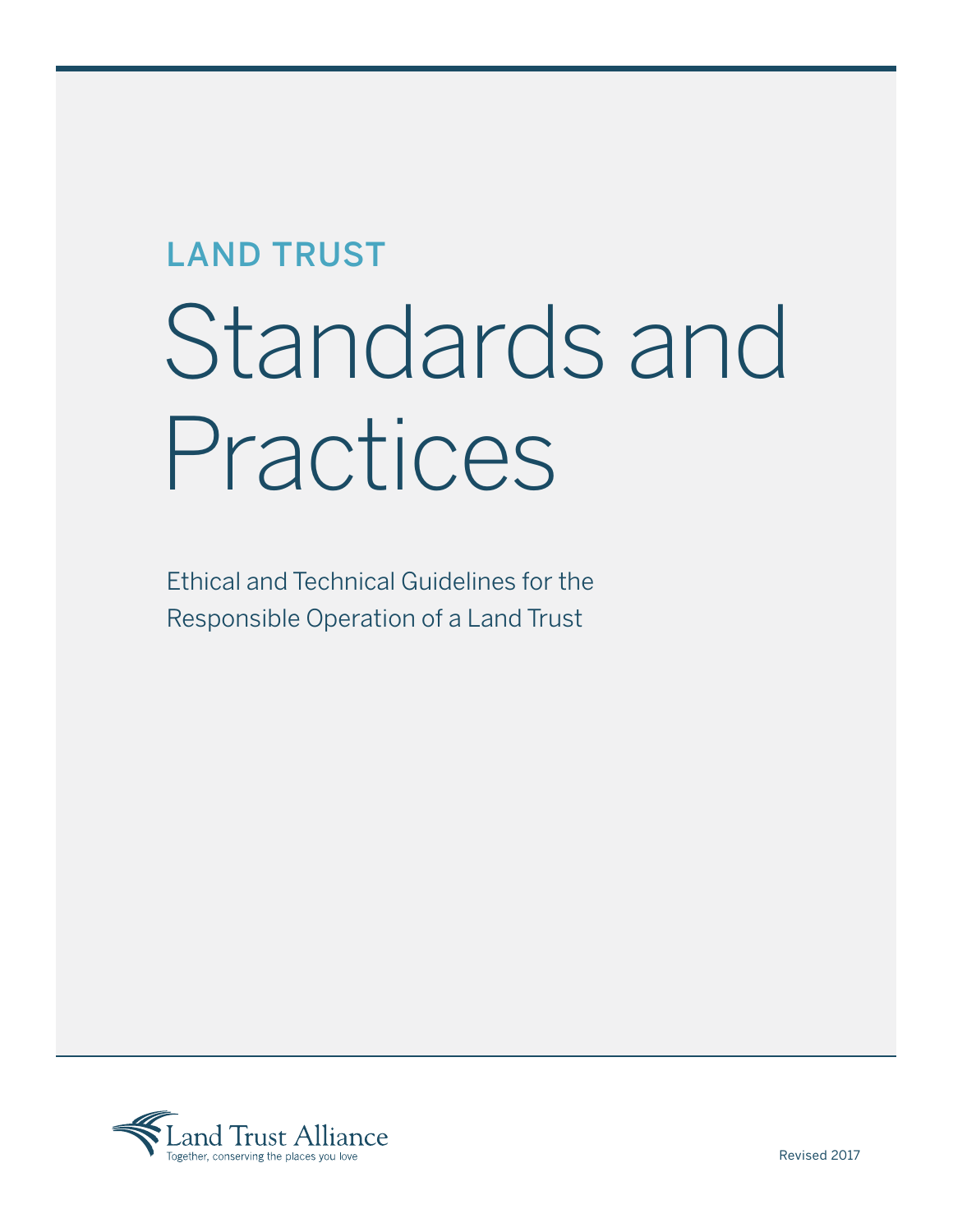### Introduction

*Land Trust Standards and Practices* are the ethical and technical guidelines for the responsible operation of a land trust. The Land Trust Alliance drafted the first Standards in 1989 at the urging of land trusts and to affirm certain best practices as the surest way to secure lasting conservation. To maintain the land trust community's strength, credibility and effectiveness, the Standards were updated in 1993, 2001 and 2004. In preparing this 2017 update, an advisory team, comprised of land trust professionals from across the country, reviewed and discussed more than 1,600 comments from conservationists throughout the United States. These many voices were an invaluable asset throughout the revision process.

While this document is a publication of the Land Trust Alliance, the Standards are a collective product of the land trust community. The advisory team was as diverse in perspective as the comments the team reviewed. Unanimity was not necessarily achieved on each standard or practice, but this document reflects the expressed values and recommendations of the overall land trust community.

The nation's more than 1,300 nonprofit land trusts have conserved 56 million acres of wildlife habitat, farms, ranches, forests, watersheds, recreation areas and other open spaces as of 2015. The continued success of land trusts depends on public confidence in—and support of—our community as we build conservation programs that stand the test of time. It is, therefore, every land trust's responsibility to uphold this public confidence and ensure the permanence of its conservation efforts. Implementing the Standards positions a land trust to achieve these goals and, if it so wishes, to seek insurance through Terrafirma and pursue accreditation through the Land Trust Accreditation Commission. (Accreditation indicator elements are marked with  $\bullet$ ; Terrafirma enrollment prerequisites are denoted with  $\blacksquare$ ; Elements for both are represented with  $\blacktriangle$ .)

Each member of the Land Trust Alliance must adopt the Standards as guiding principles for its operations, pledging a commitment to uphold the public confidence and the credibility of the land trust community as a whole. (See the board adoption resolution on page 2.) It is important to note that while the Standards are thorough, they are not exhaustive. There will be times when the Standards do not make clear a land trust's best path forward. In these moments, the land trust's board should exercise its best judgment as informed by the spirit of these Standards.

Land trusts are a respected and integral part of our nation's land conservation work. Together, we must support our peers and hold ourselves to the highest standards as we continue to conserve the places we need and love.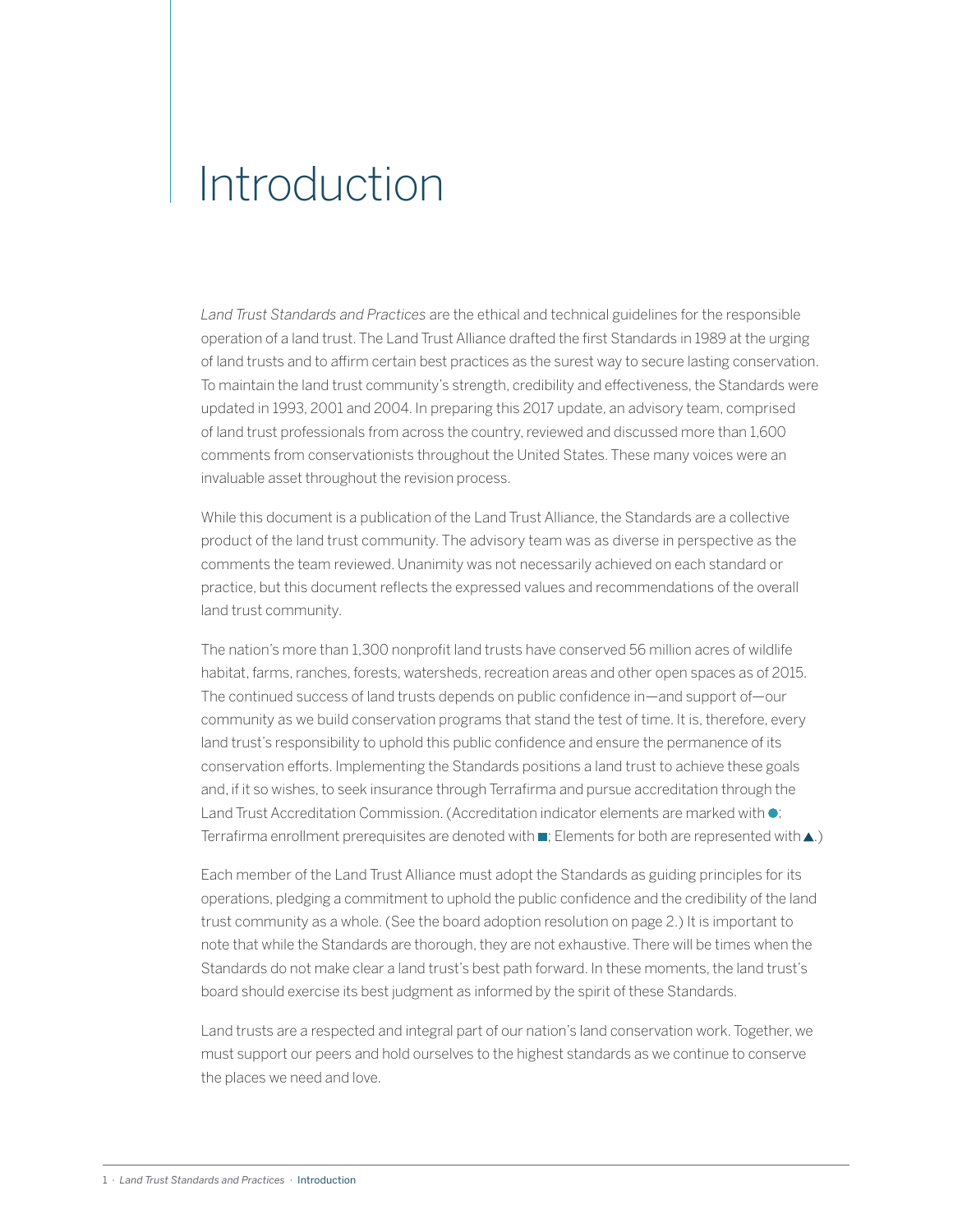# Board Adoption Resolution

The Land Trust Alliance requires that all land trust members adopt *Land Trust Standards and Practices* as their guiding principles. Some public or private funders also ask for such a statement. Here is the board resolution.

WHEREAS, the [land trust] has reviewed *Land Trust Standards and Practices* ("the Standards"), first published by the Land Trust Alliance in 1989, and with the most recent revision effective February 3, 2017; and,

WHEREAS, the [land trust] agrees that the Standards are the ethical and technical guidelines for the responsible operation of a land trust;

NOW, THEREFORE, BE IT RESOLVED THAT the Board of Directors of the [land trust] hereby adopts and commits to implementing the Standards as guidelines for the organization's operations.

board meeting date when approved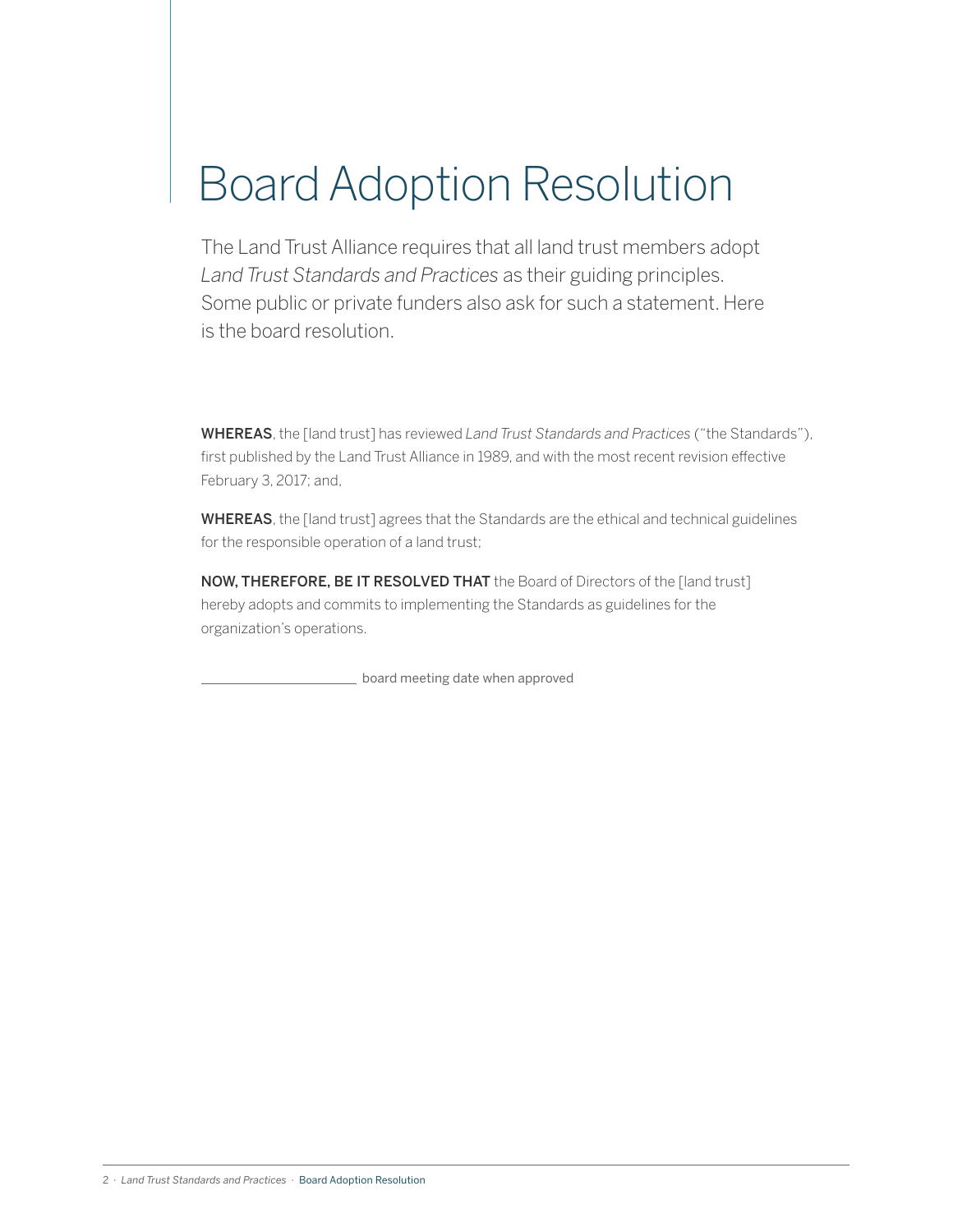## STANDARD 1 Ethics, Mission and Community Engagement

Land trusts maintain high ethical standards and have a mission committed to conservation, community service and public benefit.

#### **PRACTICES**

#### A. Ethics

- 1. Adopt a written code of ethics and/or values statement and adhere to it in implementing the land trust's mission, in its governance and in its operations
- 2. Adopt a written whistleblower policy that protects individuals who come forward with information on illegal practices or unethical behavior
- 3. Do not knowingly participate in transactions that are potentially fraudulent or abusive

#### B. Mission, Planning and Evaluation

- 1. Adopt a mission that advances conservation and serves the public interest
- 2. Establish strategic goals for implementing the mission, and then review and update them, as needed, at least once every five years
	- a. Revisit the mission during the strategic review to confirm it is relevant
	- 3. Review programs and activities at least annually to ensure they are advancing the strategic goals and make adjustments, as appropriate

#### C. Community Engagement

- 1. Develop an inclusive, welcoming organizational culture that respects diversity
- 2. Seek to engage people who are broadly representative of the community in which the land trust works and foster opportunities to connect them with the land
- 3. Develop an understanding of the land trust's community, and communicate the land trust's work, services and impact in a manner that resonates with and engages that community
- 4. Build relationships with community leaders and other stakeholders in the land trust's community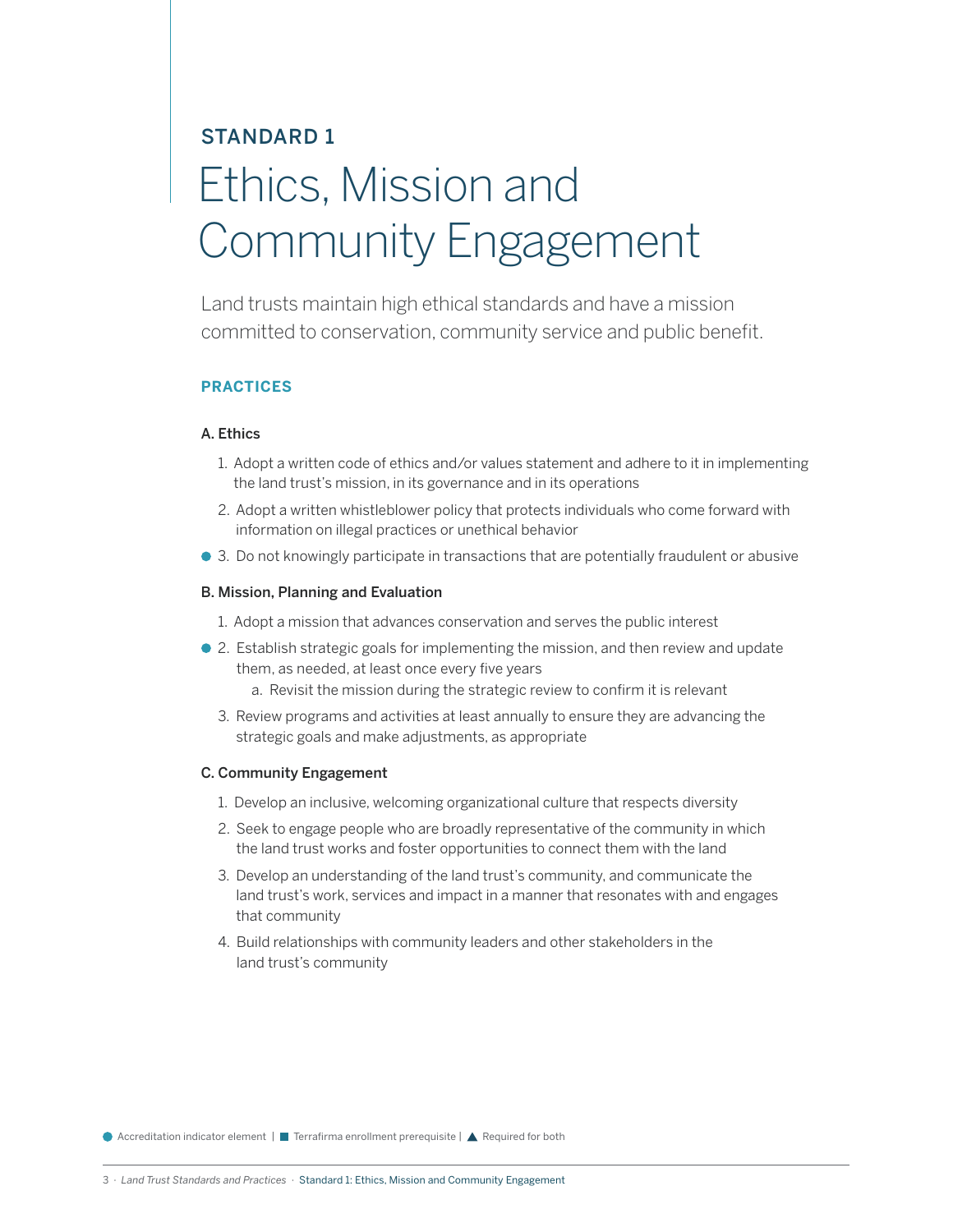### STANDARD 2 Compliance with Laws

Land trusts fulfill their legal requirements as nonprofit tax-exempt organizations and comply with all laws.

#### **PRACTICES**

#### A. Compliance with Laws

■ 1. Do not knowingly conduct operations in violation of law

#### B. Nonprofit Incorporation and Bylaws

- ▲ 1. Incorporate or organize according to the requirements of state law and maintain legal status
- ▲ 2. Operate in accordance with established bylaws
	- 3. Review the bylaws at least once every five years to ensure consistency with current operations, the articles of incorporation and state law

#### C. Federal Tax Exemption

- 1. Maintain status as a tax-exempt organization under section  $501(c)(3)$  of the Internal Revenue Code (IRC)
	- a. File a complete and accurate annual information return (Form 990 or equivalent) with the Internal Revenue Service (IRS)
	- b. Do not knowingly engage in prohibited activities, such as private inurement or impermissible private benefit
	- c. Comply with federal lobbying limitations and reporting requirements
	- d. Do not engage in political campaigns on behalf of or in opposition to any candidate for public office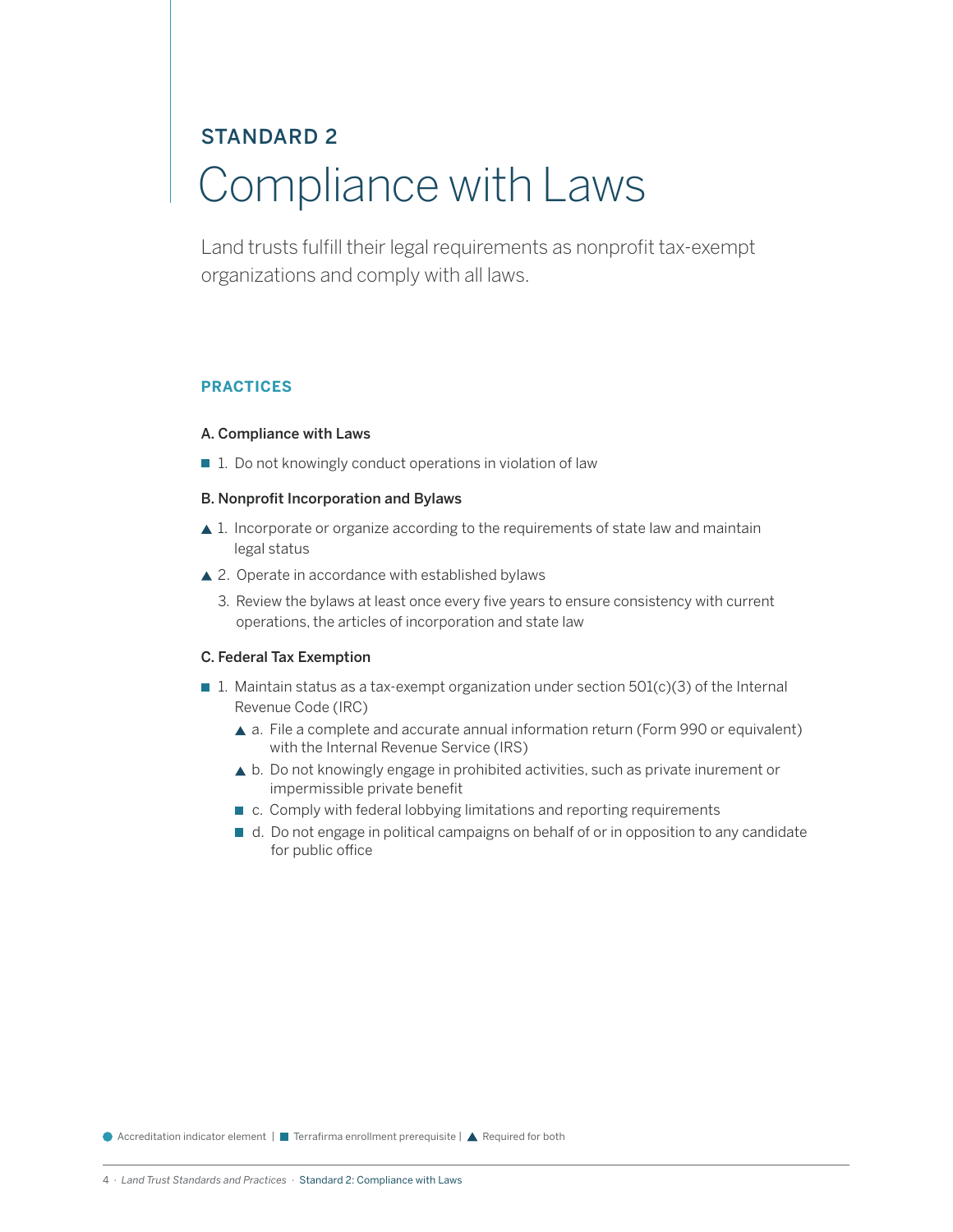### STANDARD 3 Board Accountability

Land trust boards act ethically in conducting the affairs of the organization and carry out their legal and financial responsibilities as required by law.

#### **PRACTICES**

#### A. Board Responsibility

- 1. Individual board members are informed of and understand their role and their responsibilities as nonprofit board members, including their legal and fiduciary duties
- 2. The board provides oversight of the land trust's finances and operations by:
	- a. Reviewing and approving an annual budget
	- b. Working to ensure that sufficient financial resources are available
	- c. Receiving and reviewing financial reports and statements in a form and with a frequency appropriate for the scale of the land trust's financial activity
	- d. Reviewing the externally prepared financial audit, review or compilation
		- e. Adopting written policies or procedures for the responsible and prudent investment, management and use of financial assets
- 3. The board hires, oversees and evaluates, at least annually, the performance of any executive director (or chief staff person)
	- 4. The board may delegate decision-making and management functions to committees, provided that committees have clearly defined roles and report to the board or staff

#### B. Board Composition and Structure

- 1. Have a board of sufficient size, skills, backgrounds and experiences to conduct its work effectively
	- 2. Have a board substantially composed of independent members to reduce risk arising from conflicts of interest
- 3. Have a board development process that includes procedures for recruiting and training board members
	- 4. Ensure the board's presiding officer and treasurer are not the same individual
	- 5. If a staff member serves on the board, clearly define the staff role and limit the board member role accordingly to ensure separation of duties and avoid undue influence a. No staff member serves as the board's presiding officer or treasurer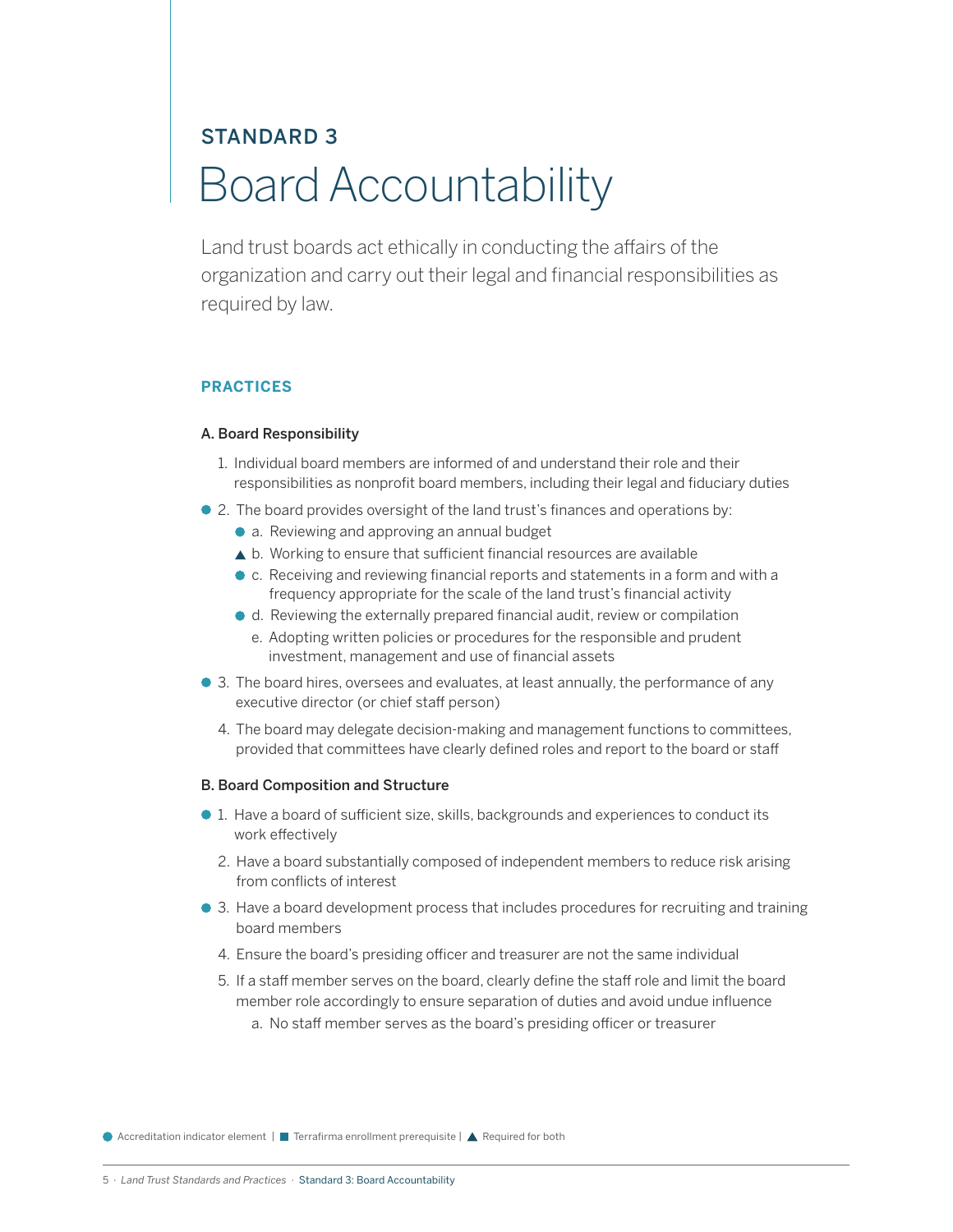#### C. Board Governance

- 1. Provide board members with written expectations for their service on the board
- 2. The board meets a minimum of three times per year and maintains adopted minutes of each meeting
- 3. Provide board members with sufficient and timely informational materials prior to each meeting to make informed decisions
	- 4. Board members evaluate their performance annually as a group and as individuals at least once every three years
	- 5. Adopt procedures for removing board members who are not fulfilling their responsibilities
	- 6. Have governing documents that contain policies and procedures (such as provisions for a quorum and adequate meeting notices) to encourage broad participation and to prevent a minority of board members from acting for the land trust without proper delegation of authority

#### D. Board Approval of Transactions

- 1. The board reviews and approves every land and conservation easement transaction
	- a. However, the board may delegate decision-making authority on transactions if:
		- i. It establishes written policies or has bylaws provisions that define the limits to the authority given to the delegated entity
		- $\bullet$  ii. The delegated entity provides timely notification in writing to the full board of any completed transactions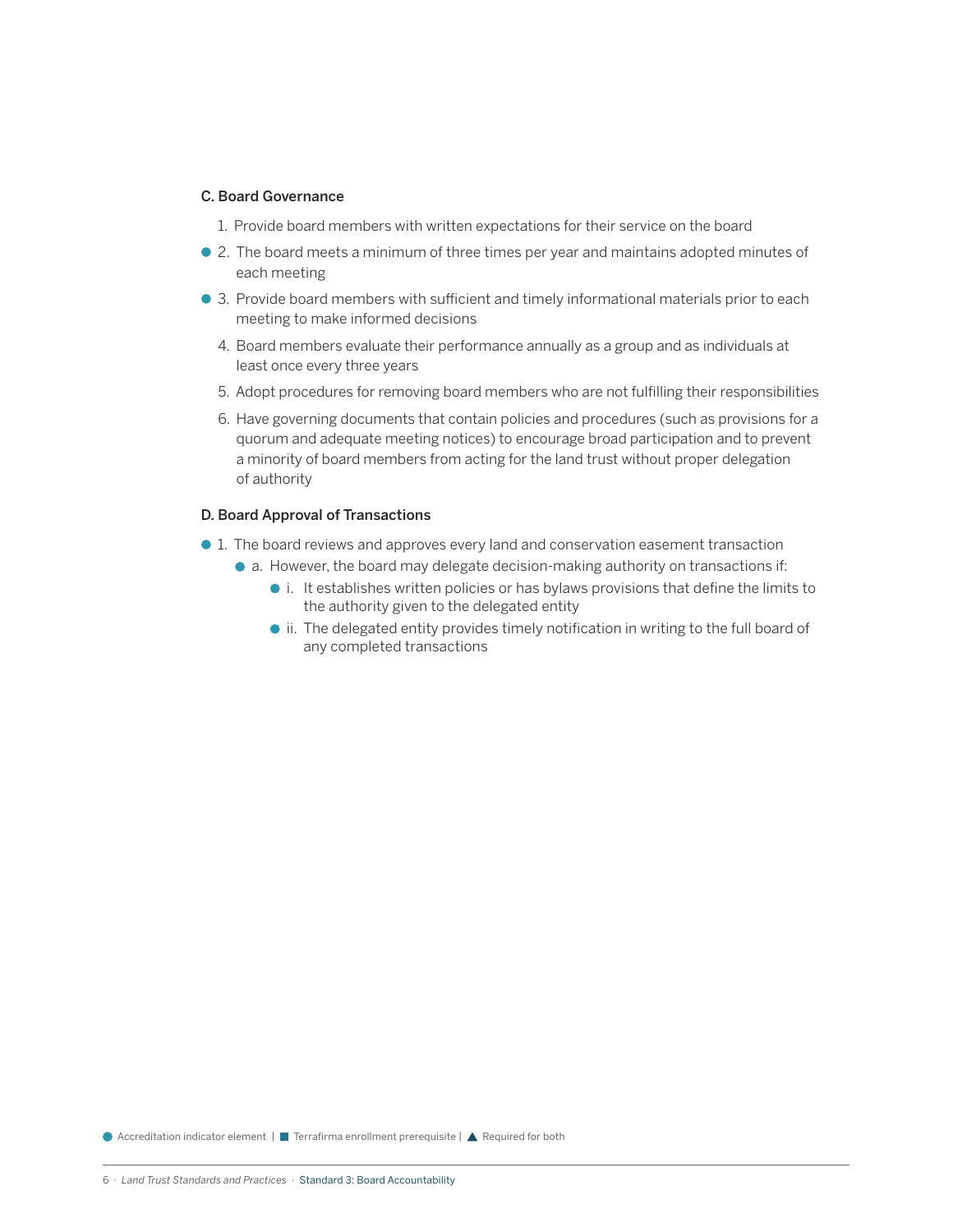### STANDARD 4 Conflicts of Interest

Land trusts have policies and procedures to avoid or manage real or perceived conflicts of interest.

#### **PRACTICES**

#### A. Dealing with Conflicts of Interest

- 1. Adopt a written conflict of interest policy that addresses, for all insiders, how conflicts are identified and avoided or managed
- 2. Document the disclosure and management of actual and potential conflicts
	- 3. When engaging in any transaction with an insider,
		- a. Follow the conflict of interest policy
		- b. Contemporaneously document that there is no private inurement

#### B. Payments to Board Members

- 1. Do not financially compensate board members for board service, except for reimbursement of expenses
- 2. If, in limited circumstances, the land trust compensates a board member for professional services that would otherwise be contracted out,
	- a. Document the circumstances surrounding the decision to do so
	- b. Document how the land trust uses appropriate comparability data to determine the amount to be paid and to confirm that there is no private inurement
	- c. Do not compensate the board's presiding officer or treasurer for professional services
- 3. Do not provide loans to directors, officers or trustees

#### C. Land and Conservation Easement Transactions with Insiders

- 1. When engaging in land and conservation easement transactions with insiders,
	- a. Follow all transaction policies and procedures
	- b. For purchases from and sales of property to insiders, obtain an independent appraisal by a qualified appraiser to justify the purchase or sales price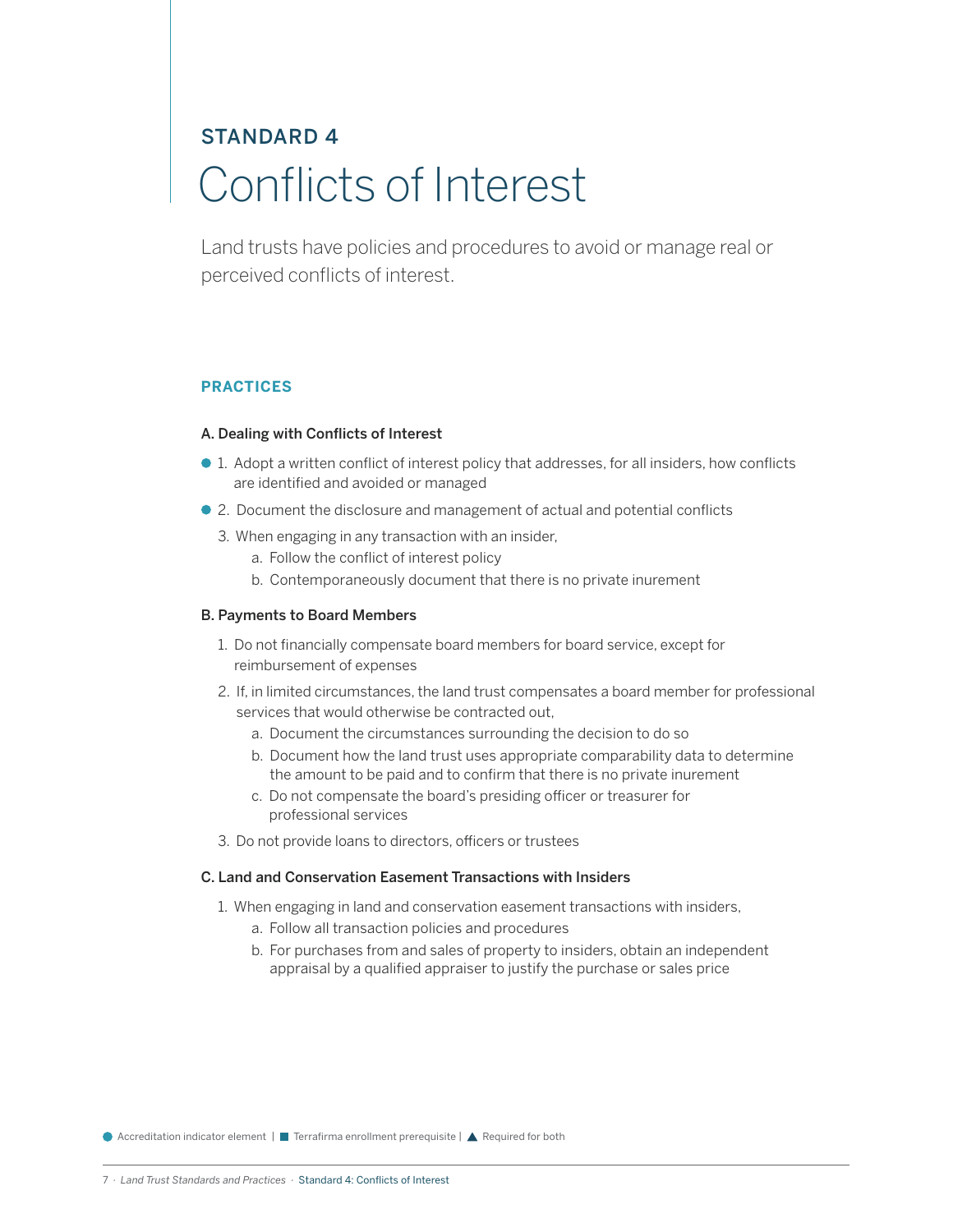### STANDARD 5 **Fundraising**

Land trusts conduct fundraising activities in a lawful, ethical and responsible manner.

#### **PRACTICES**

#### A. Legal and Ethical Practices

- 1. Conduct an analysis of state charitable solicitation laws and register where the land trust determines it is appropriate
- 2. Do not compensate internal or external fundraisers based on a commission or a percentage of the amount raised

#### B. Accountability to Donors

- 1. Provide accurate solicitation materials and other communications to donors and the public
- 2. Provide timely written acknowledgment of all gifts, including land and conservation easements, in keeping with IRS charitable contribution substantiation requirements
- 3. Maintain financial and other systems to document and comply with any donor restrictions on gifts
	- 4. Have a written policy or procedure to ensure donor privacy concerns are honored

#### C. Fundraising Plan

1. Develop and implement a fundraising plan or program appropriate to the land trust's size and scope to secure adequate support for its activities

#### D. Non-conservation Real Property for Resale

- 1. When acquiring non-conservation real property with the intent of selling it to advance the land trust's mission,
	- a. Obtain a written acknowledgement from any donor of the land trust's intent to sell before accepting the property
	- b. Follow applicable transaction policies and procedures
	- c. Maintain the property while in the land trust's ownership in a manner that retains the land trust's public credibility, manages community expectations and minimizes risk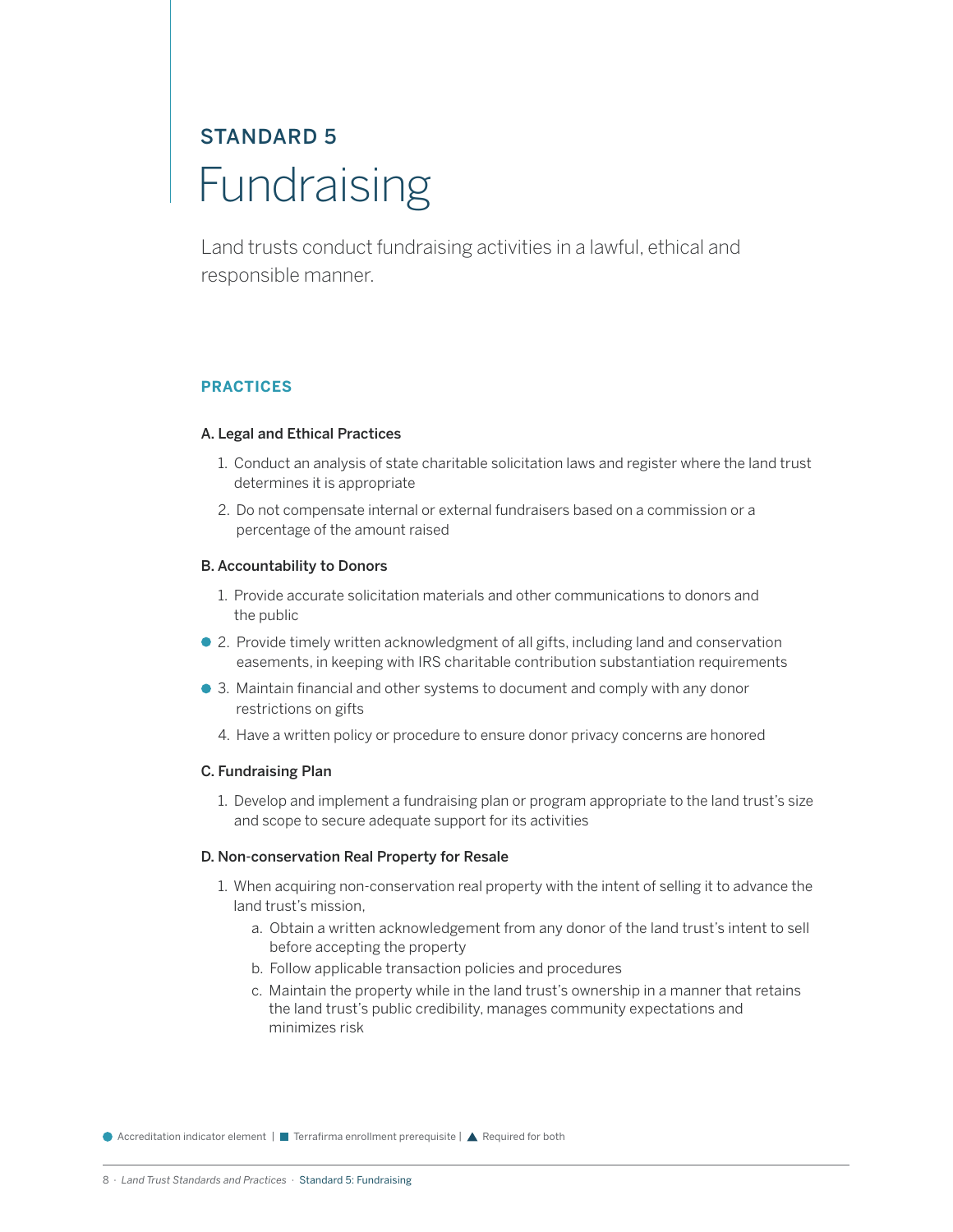### STANDARD 6 Financial Oversight

Land trusts are responsible and accountable for how they manage their finances and assets.

#### **PRACTICES**

#### A. Fiscal Health

- 1. Develop an annual budget that reflects the land trust's annual programs and activities
- 2. Develop and implement a strategy to address any deficit-spending trends
- 3. Assess the nature and variability of revenue and seek to diversify funding sources
- 4. Build and maintain sufficient operating reserves to sustain operations
- ▲ 5. Build and maintain dedicated or restricted funds sufficient to cover the long-term costs of stewarding and defending the land trust's land and conservation easements
	- $\triangle$  a. If funds are insufficient, adopt a plan to secure these funds and a policy committing the funds to this purpose

#### B. Financial Records

1. Keep financial records in accordance with Generally Accepted Accounting Principles (GAAP) or Other Comprehensive Basis of Accounting (OCBOA)

#### C. External Financial Evaluation

 1. Obtain an annual financial audit, review or compilation by an independent certified public accountant or a qualified accounting professional, in a manner appropriate for the scale of the land trust

#### D. Written Internal Controls

 1. Establish written internal controls and accounting procedures, including segregation of duties, in a form appropriate for the scale of the land trust, to prevent the misuse or loss of funds

#### E. Risk Management and Insurance

- 1. Routinely assess and manage risks so that they do not jeopardize the land trust's financial health and its ability to carry out its mission and legal responsibilities
- $\bullet$  2. Carry general liability ( $\blacksquare$ ), directors and officers liability, property and other insurance, all as appropriate to the land trust's risk exposure or as required by law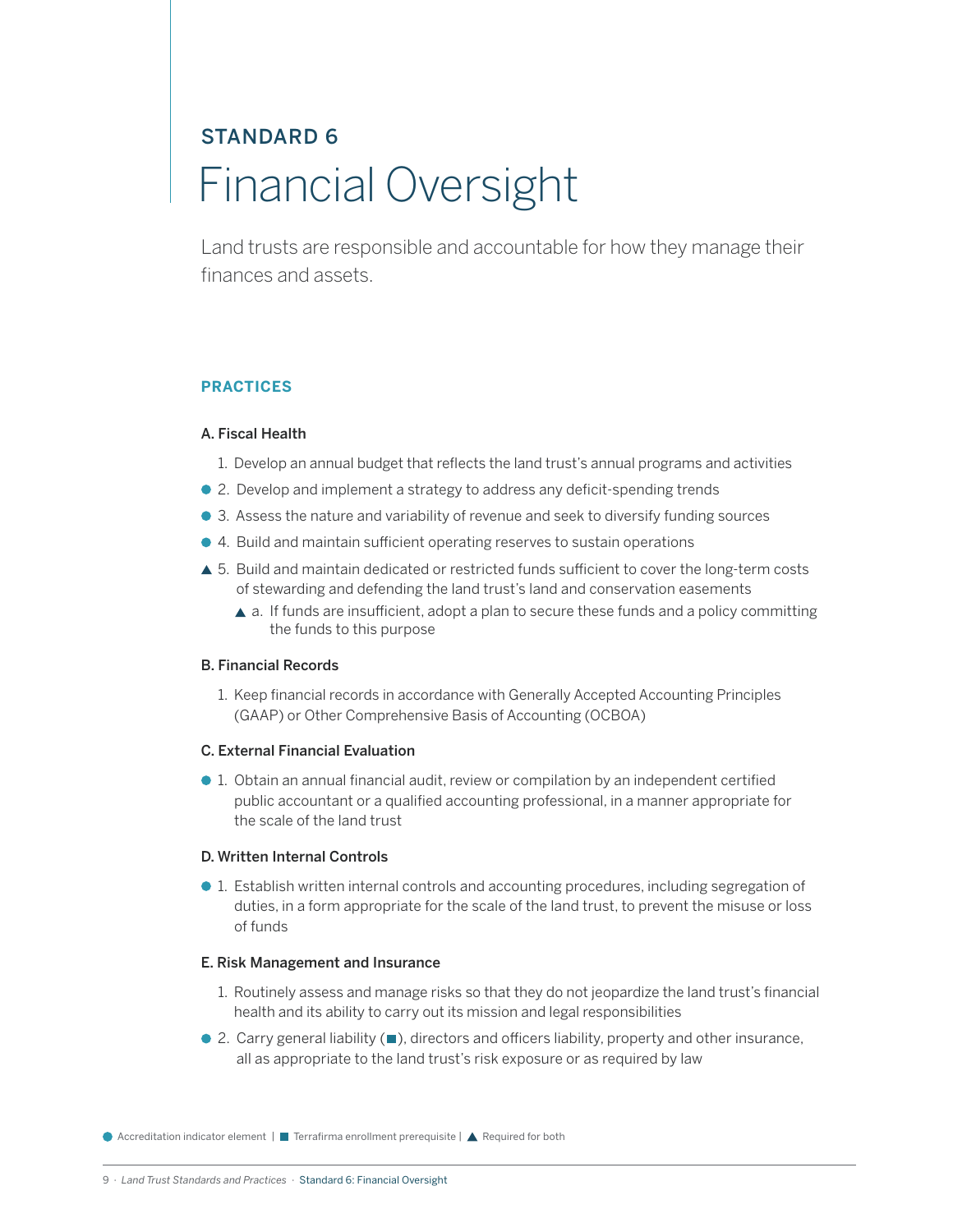### STANDARD 7 Human Resources

Land trusts have sufficient skilled personnel to carry out their programs, whether volunteers, staff and/or consultants/contractors.

#### **PRACTICES**

#### A. Capacity

1. Periodically evaluate whether the land trust has sufficient volunteers, staff and/or consultants/contractors to achieve its strategic goals and carry out its programs, and then add capacity as needed

#### B. Volunteers

1. Provide volunteers with training, supervision and recognition

#### C. Consultants or Contractors

1. Clearly define relationships with consultants or contractors, ensure they are consistent with federal and state law and document them in a written contract, as appropriate

#### D. Transition Planning

1. Develop a written process or plan to provide for continuity in the leadership and management of the land trust's functions

#### E. Staff

- 1. Have a written job description for each staff member and conduct periodic performance reviews
- 2. Document the lines of authority, communication and responsibility between board and staff
- 3. Ensure staff have appropriate training and experience for their responsibilities and/or opportunities to gain the necessary knowledge and skills
- 4. Adopt written personnel policies that conform to federal and state law
- 5. Provide fair and equitable compensation and benefits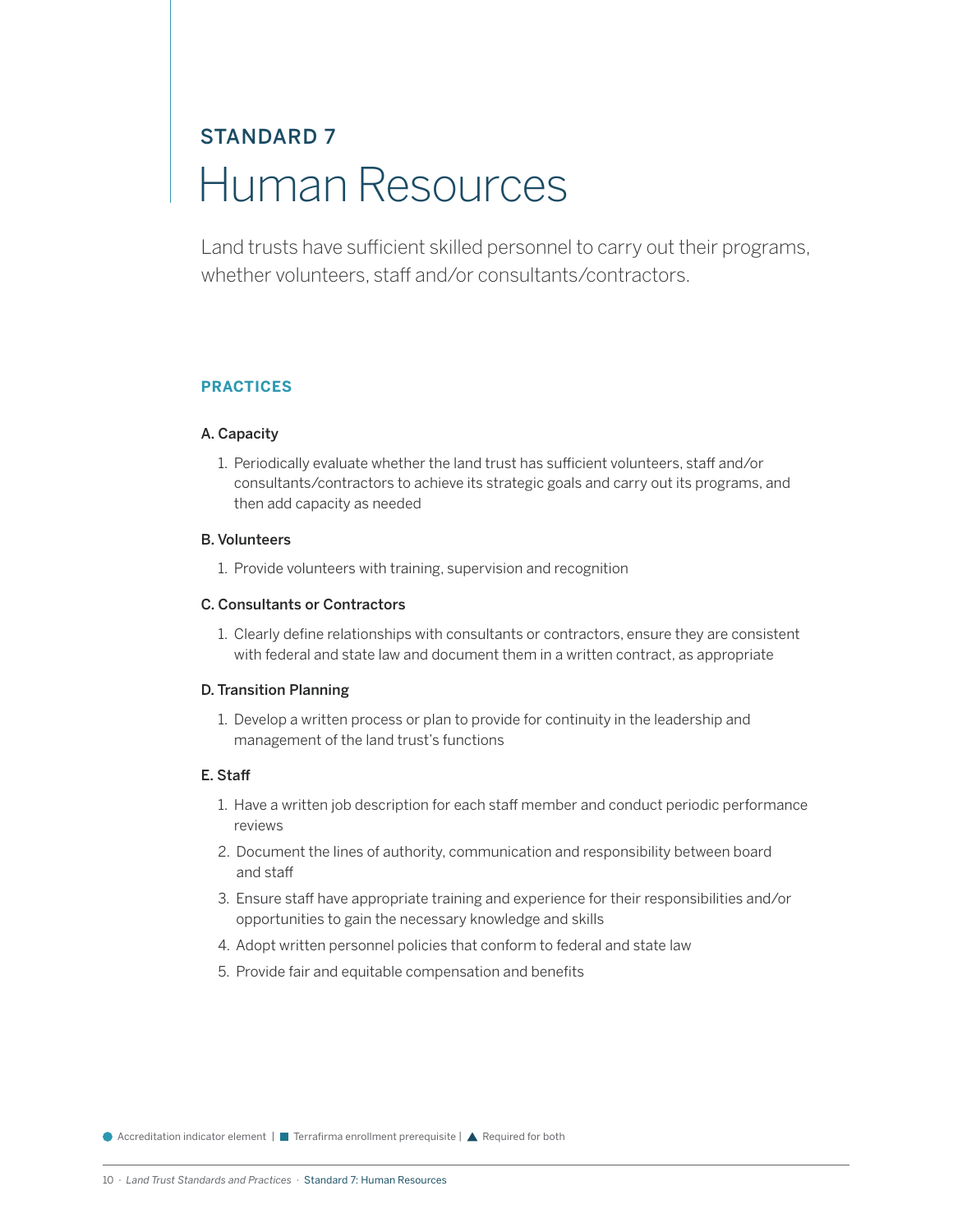### STANDARD 8 Evaluating and Selecting Conservation Projects

Land trusts carefully evaluate and select their conservation projects.

#### **PRACTICES**

#### A. Strategic Conservation Planning

1. Identify specific conservation priorities consistent with the land trust's mission and goals

#### B. Project Selection Criteria and Public Benefit

- 1. Develop and implement a written process to select land and conservation easement projects
- 2. Develop and apply written project-selection criteria that are consistent with the land trust's conservation priorities
	- 3. Document the public benefit of every land and conservation easement project

#### C. Project Evaluation

- 1. Visually inspect properties before buying or accepting donations of conservation land or conservation easements to determine and document whether:
	- a. There are important conservation values on the property
	- b. The project meets the land trust's project-selection criteria
	- 2. Evaluate potential threats to the conservation values on the property and structure the project to best protect those conservation values
	- 3. Evaluate any current or potential risks associated with the project, including to the land trust's reputation or to the land trust community, and modify or decline the project if the risks outweigh the benefits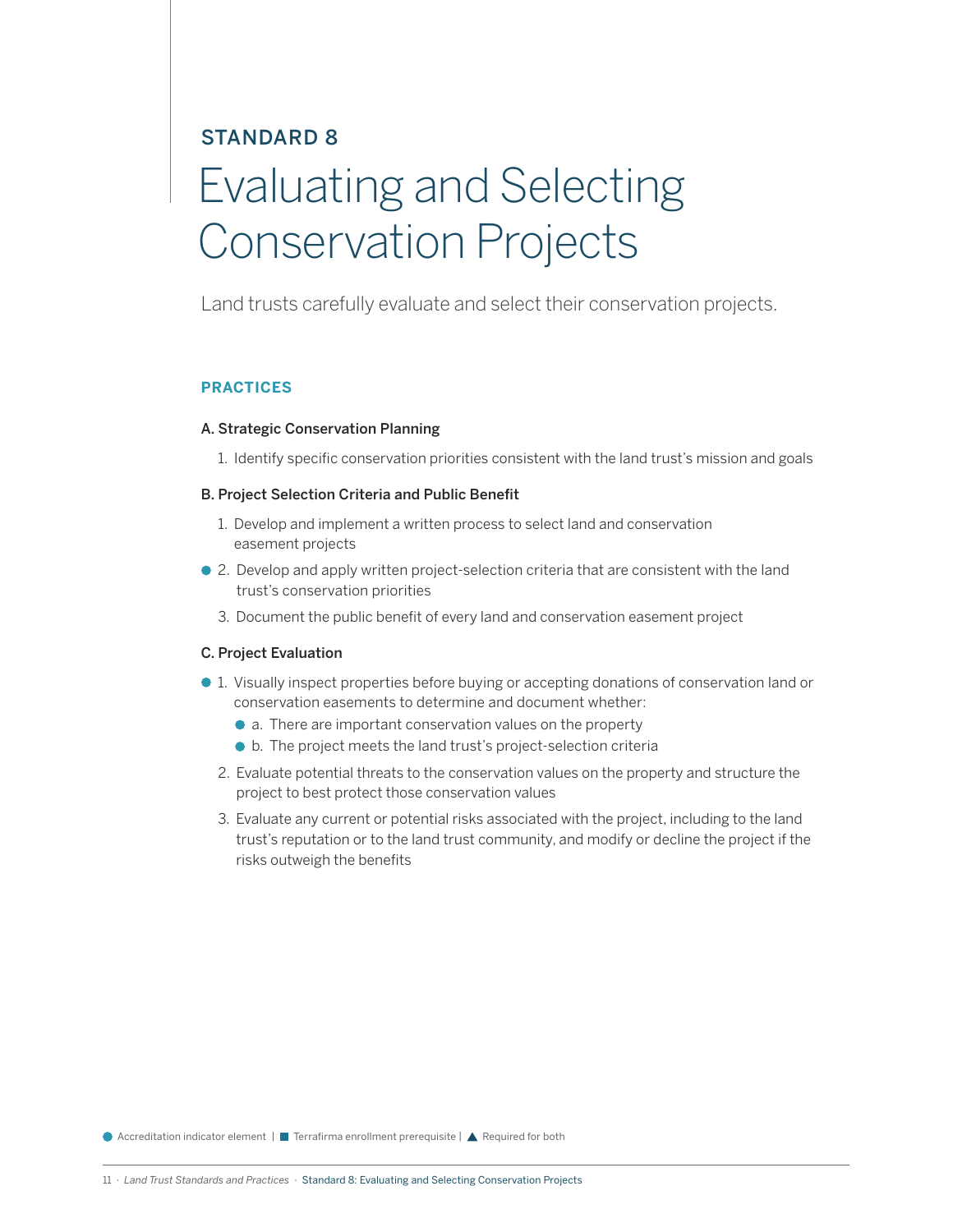#### D. Project Planning

- 1. Individually plan all land and conservation easement projects so that:
	- a. The land trust identifies the best available conservation strategy for the property
	- b. The property's important conservation values are protected
	- c. The project furthers the land trust's mission and goals
- 2. Assess the stewardship implications of each project and the land trust's capacity to meet those obligations

#### E. Partnership Documentation

- 1. When engaging in a partnership on a joint acquisition or long-term stewardship project or when co-holding conservation easements, create written agreements to clarify:
	- a. The goals of the project
	- b. The roles and responsibilities of each party
	- c. Legal and financial arrangements
	- d. Communications to the public and between parties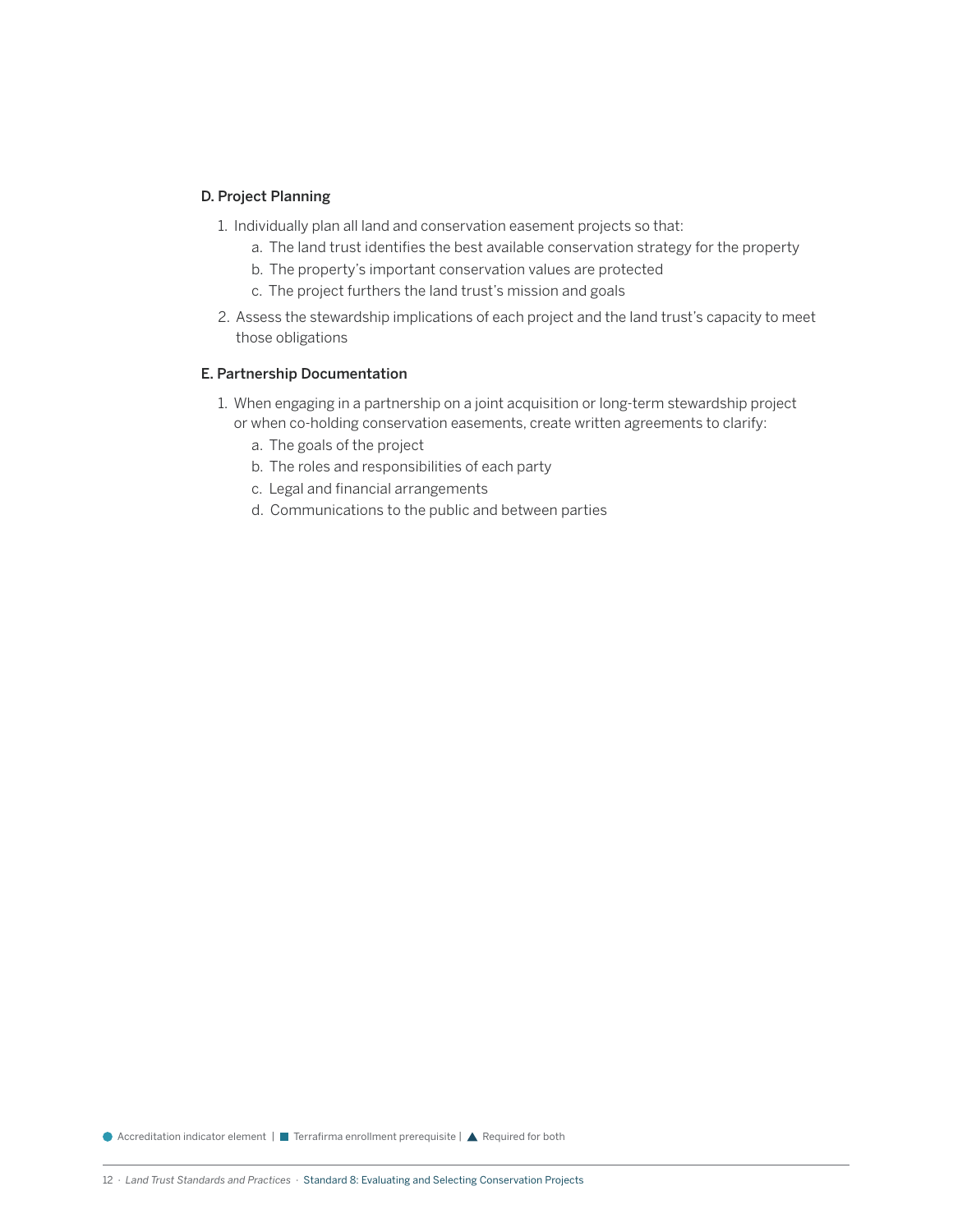### STANDARD 9 Ensuring Sound Transactions

Land trusts work diligently to see that every land and conservation easement transaction is legally, ethically and technically sound.

#### **PRACTICES**

#### A. Legal Review and Technical Expertise

- 1. Obtain a legal review of every land and conservation easement transaction, appropriate to its complexity, by an attorney experienced in real estate law
- 2. As dictated by the project, secure appropriate technical expertise, such as in financial, real estate, tax, scientific and land and water management matters

#### B. Legal and Financial Advice

- 1. Do not give individualized legal, financial or tax advice when providing transactionrelated information
- 2. Recommend in writing that each party to a land or conservation easement transaction obtain independent legal, financial and tax advice

#### C. Environmental Due Diligence

1. For every land and conservation easement transaction, conduct or obtain a preliminary environmental investigation, transaction screen or Phase I assessment to identify whether there are any conditions that pose environmental risks, and take steps to address any significant concerns

#### D. Determining Property Boundaries

- 1. Determine both the legal description and physical boundaries of each property or conservation easement
- 2. If a conservation easement contains restrictions or permitted rights that are specific to certain zones or areas within the property, include the locations of these areas in the easement document so that they can be identified in the field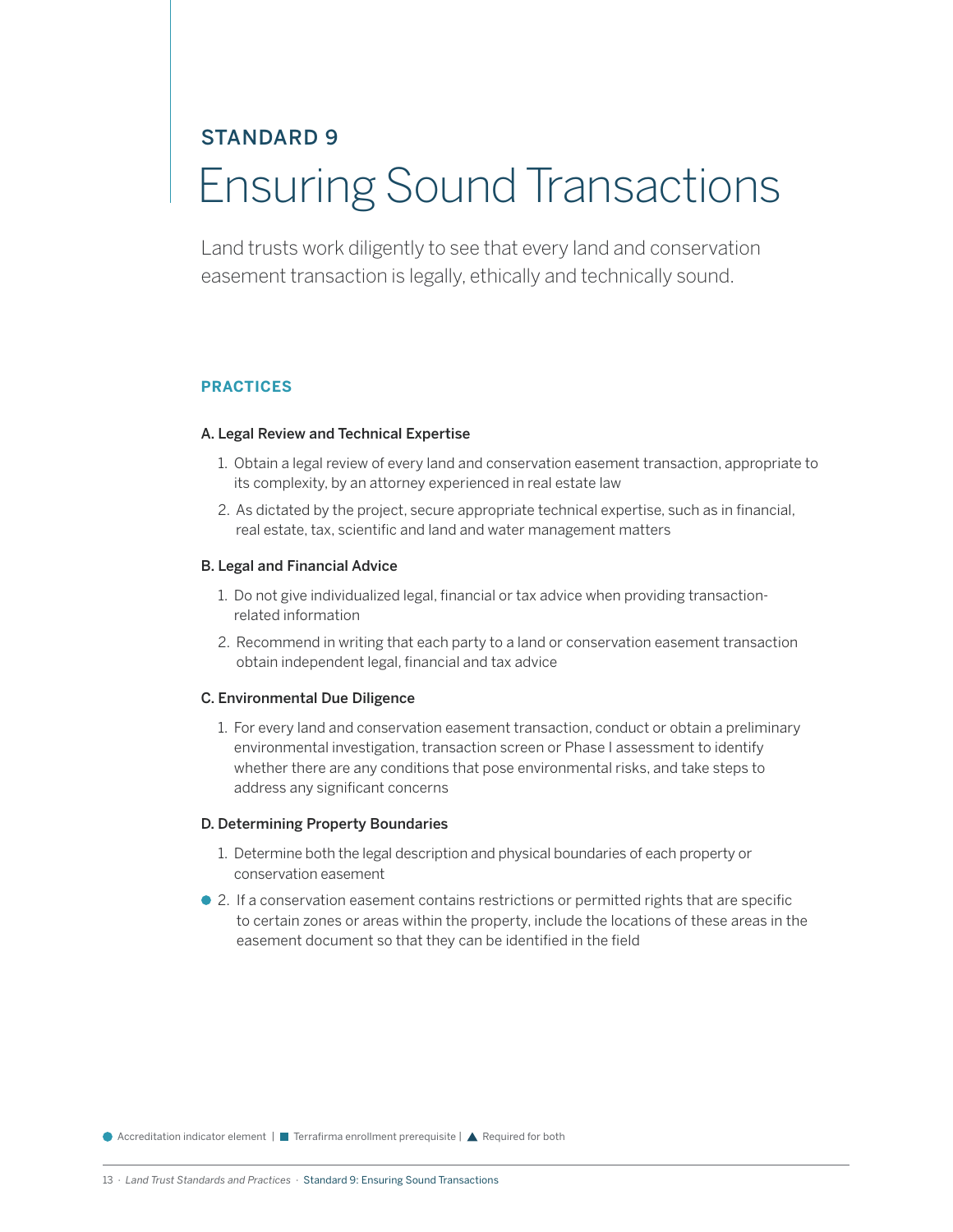#### E. Conservation Easement Drafting

- 1. For every conservation easement,
	- a. Individually tailor it to the specific property
	- b. Identify the conservation values being protected
	- c. Allow only uses and permitted rights that are not inconsistent with the conservation purposes and that will not significantly impair the protected conservation values
	- d. Avoid restrictions and permitted rights that the land trust cannot monitor and enforce
	- e. Include all necessary and appropriate provisions to ensure it is legally enforceable
- 2. Review, on the land trust's own behalf, each potentially tax-deductible conservation easement for consistency with the Treasury Department regulations (U.S.C. §1.170A-14), especially the conservation purposes test of IRC §170(h)

#### F. Title Investigation and Recording

- 1. Prior to closing and preferably early in the process, have a title company or attorney investigate title for each property or conservation easement the land trust intends to acquire
	- a. Update the title at or just prior to closing
- 2. Evaluate the title exceptions and document how the land trust addressed mortgages, liens, severed mineral rights and other encumbrances prior to closing so that they will not result in extinguishment of the conservation easement or significantly undermine the property's important conservation values
- 3. Promptly record land and conservation easement transaction documents at the appropriate records office

#### G. Recordkeeping

- ▲ 1. Adopt a written records policy that governs how and when organization and transaction records are created, collected, retained, stored and destroyed
- 2. Keep originals of all documents essential to the defense of each real property transaction in a secure manner and protected from damage or loss
- 3. Create and keep copies of these documents in a manner such that both originals and copies are not destroyed in a single calamity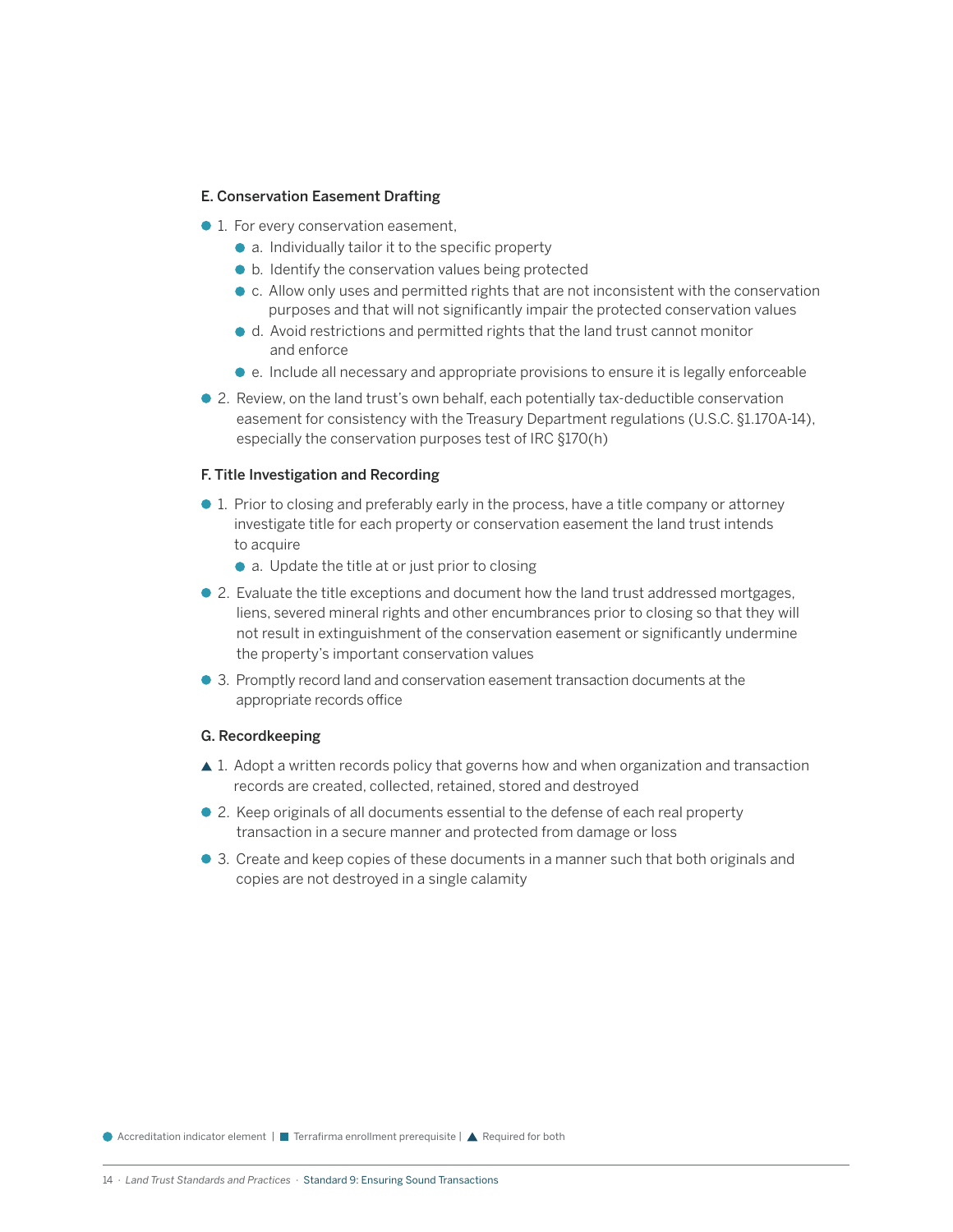#### H. Purchasing Land or Conservation Easements

- 1. When buying land, conservation easements or other real property interests, obtain an independent appraisal by a qualified appraiser in advance of closing to support the purchase price
	- a. However, a letter of opinion from a qualified real estate professional may be obtained in the limited circumstances when:
		- i. A property has a very low economic value
		- ii. A full appraisal is not feasible before a public auction
		- $\bullet$  iii. Or the amount paid is significantly below market value
- 2. In limited circumstances where acquiring land, conservation easements or other real property interests above the appraised value is warranted, contemporaneously document:
	- a. The justification for the purchase price
	- $\bullet$  b. That there is no private inurement or impermissible private benefit

#### I. Selling or Transferring Land or Conservation Easements

- 1. When selling land, conservation easements or other real property interests,
	- a. Establish protections as appropriate to the property
	- b. If the sale is to a party other than another tax-exempt organization or public agency, obtain an independent appraisal by a qualified appraiser or a letter of opinion from a qualified real estate professional to determine the value of the asset and to support the selling price
	- c. Select buyers in a manner that avoids any appearance of impropriety
- 2. When selling or transferring conservation land or conservation easements to another tax-exempt organization or public agency, consider whether the new holder can fulfill the long-term stewardship and enforcement responsibilities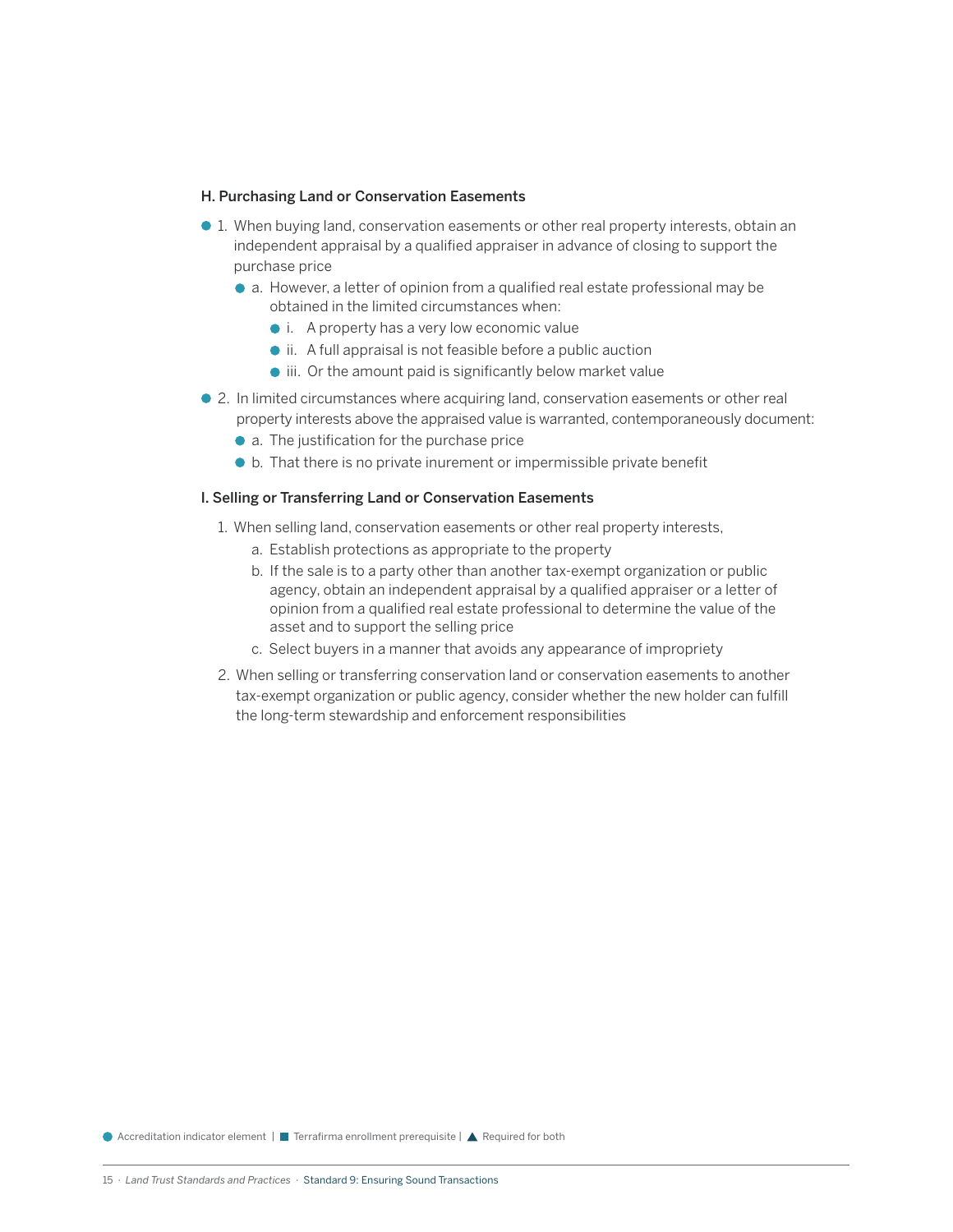### STANDARD 10 Tax Benefits and Appraisals

Land trusts work diligently to see that every charitable gift of land or conservation easement meets federal and state tax law requirements, to avoid fraudulent or abusive transactions and to uphold public confidence in land conservation.

#### **PRACTICES**

#### A. Landowner Notification

- 1. Inform potential land or conservation easement donors who may claim a federal or state income tax deduction (or state tax credit), in writing and early in project discussions, that:
	- a. The project must meet the requirements of IRC §170 and the accompanying Treasury Department regulations and any other federal or state requirements
	- b. The donor is responsible for any determination of the value of the donation
	- c. The Treasury Department regulations require the donor to obtain a qualified appraisal prepared by a qualified appraiser for gifts of property valued at more than \$5,000
	- d. Prior to making the decision to sign IRS Form 8283, the land trust will request a copy of the completed appraisal
	- e. The land trust is not providing individualized legal or tax advice
	- 2. Do not make assurances as to:
		- a. Whether a particular land or conservation easement donation will be deductible
		- b. What monetary value of the gift the IRS and/or state will accept
		- c. What the resulting tax benefits of the deduction or credit will be, if any

#### B. Legal Requirements: Land Trust Responsibilities

- 1. If the land trust holds federally tax-deductible conservation easements, it meets the requirements for a qualified organization under IRC §170(h)
- 2. Sign the Form 8283 only if the information in Section B, Part I, "Information on Donated Property," is complete and is an accurate representation of the gift
	- a. Refuse to sign the Form 8283 if the land trust believes no gift has been made or the property has not been accurately described
	- 3. File IRS Form 8282 when conveying a donated real property interest within three years of the date the land trust received the property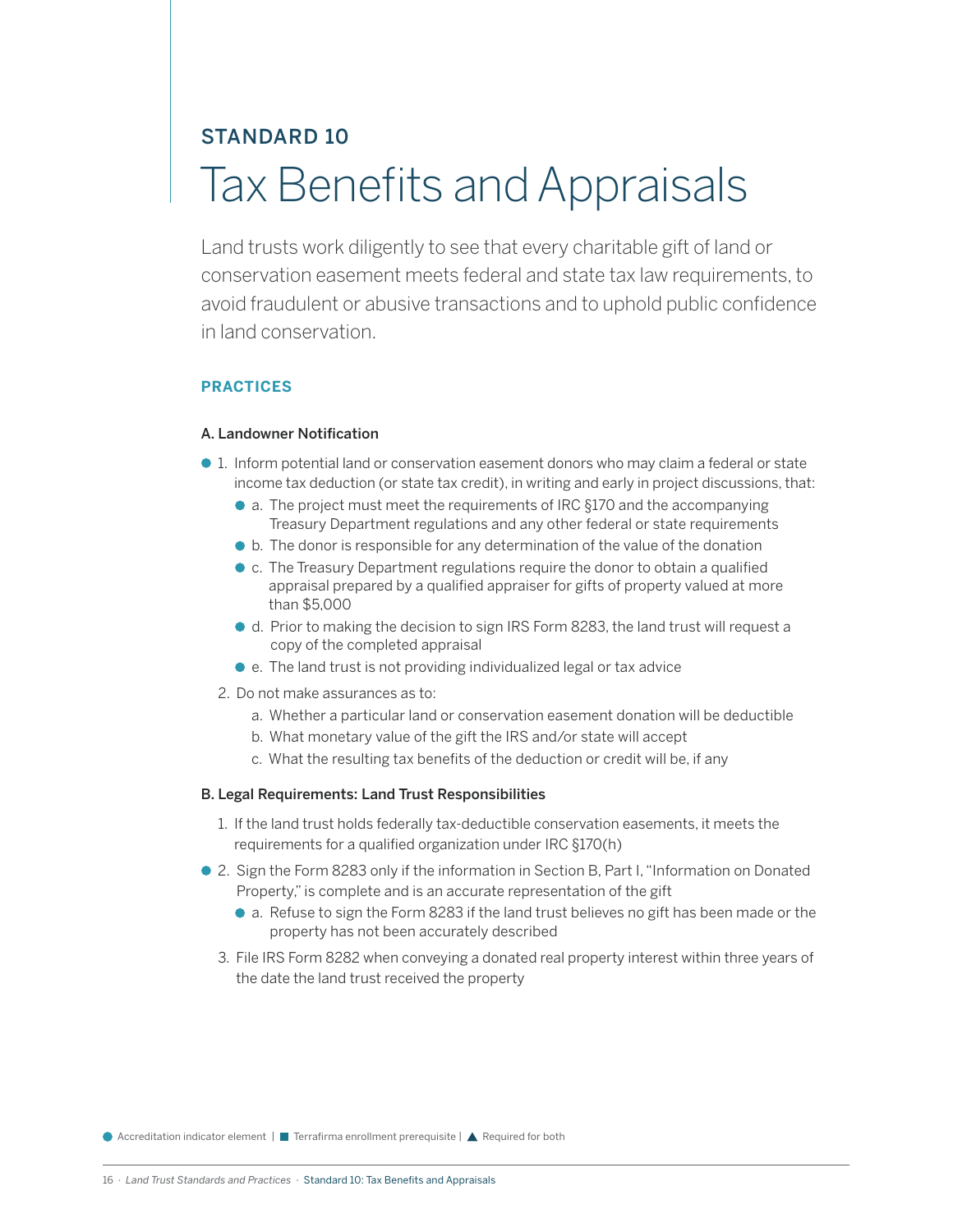#### C. Avoiding Fraudulent or Abusive Transactions

- 1. Review, on the land trust's own behalf, each transaction for consistency with federal and state income tax deduction or credit requirements
- 2. Evaluate the Form 8283 and any appraisal to determine whether the land trust has substantial concerns about the appraised value or the appraisal
- 3. Discuss substantial concerns about the appraisal, the appraised value or other terms of the transaction with legal counsel and take appropriate action, such as:
	- a. Documenting that the land trust has shared those concerns with the donor
	- b. Seeking additional substantiation of value
	- c. Withdrawing from the transaction prior to closing
	- d. Or refusing to sign the Form 8283
- 4. When engaging in transactions with pass-through entities of unrelated parties, particularly those offered or assembled by a third party or described as a syndication by the IRS,
	- a. Require a copy of the appraisal prior to closing
	- b. Decline to participate in the transaction if the appraisal indicates an increase in value of more than 2.5 times the basis in the property within 36 months of the pass-through entity's acquisition of the property, the value of the donation is \$1 million or greater and the terms of the transaction do not satisfy the Land Trust Alliance Tax Shelter Advisory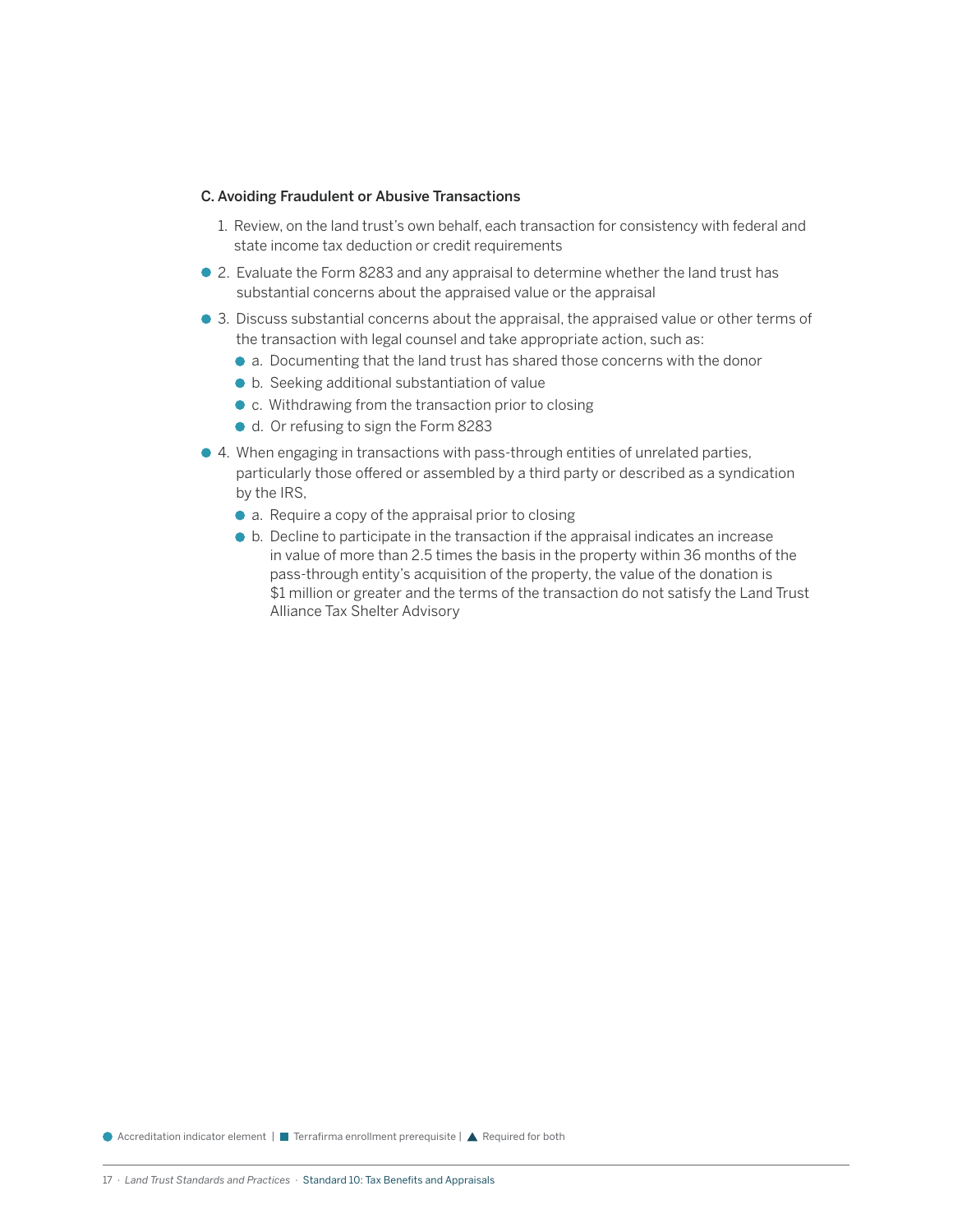### STANDARD 11 Conservation Easement **Stewardship**

Land trusts have a program of responsible stewardship for their conservation easements.

#### **PRACTICES**

#### A. Funding Conservation Easement Stewardship

- 1. Estimate the long-term stewardship and enforcement expenses of each conservation easement transaction
- 2. Track stewardship and enforcement costs

#### B. Baseline Documentation Report

- $\bullet$  1. For each conservation easement, have a baseline documentation report ( $\blacksquare$ ), with written descriptions, maps and photographs, that documents:
	- a. The conservation values protected by the easement
	- b. The relevant conditions of the property as necessary to monitor and enforce the easement
- 2. Prepare the report prior to closing and have it signed by the landowner and land trust at or prior to closing
	- a. In the event that seasonal conditions prevent the completion of a full baseline documentation report by closing, the landowner and land trust sign a schedule for finalizing the full report and an acknowledgement of interim data [that for donations and bargain sales meets Treasury Regulation §1.170A-14(g)(5)(i)] at closing
- 3. When there are significant changes to the land or the conservation easement (such as a result of an amendment or the exercise of a permitted right), document those changes in an appropriate manner, such as through monitoring reports, a baseline supplement or current conditions report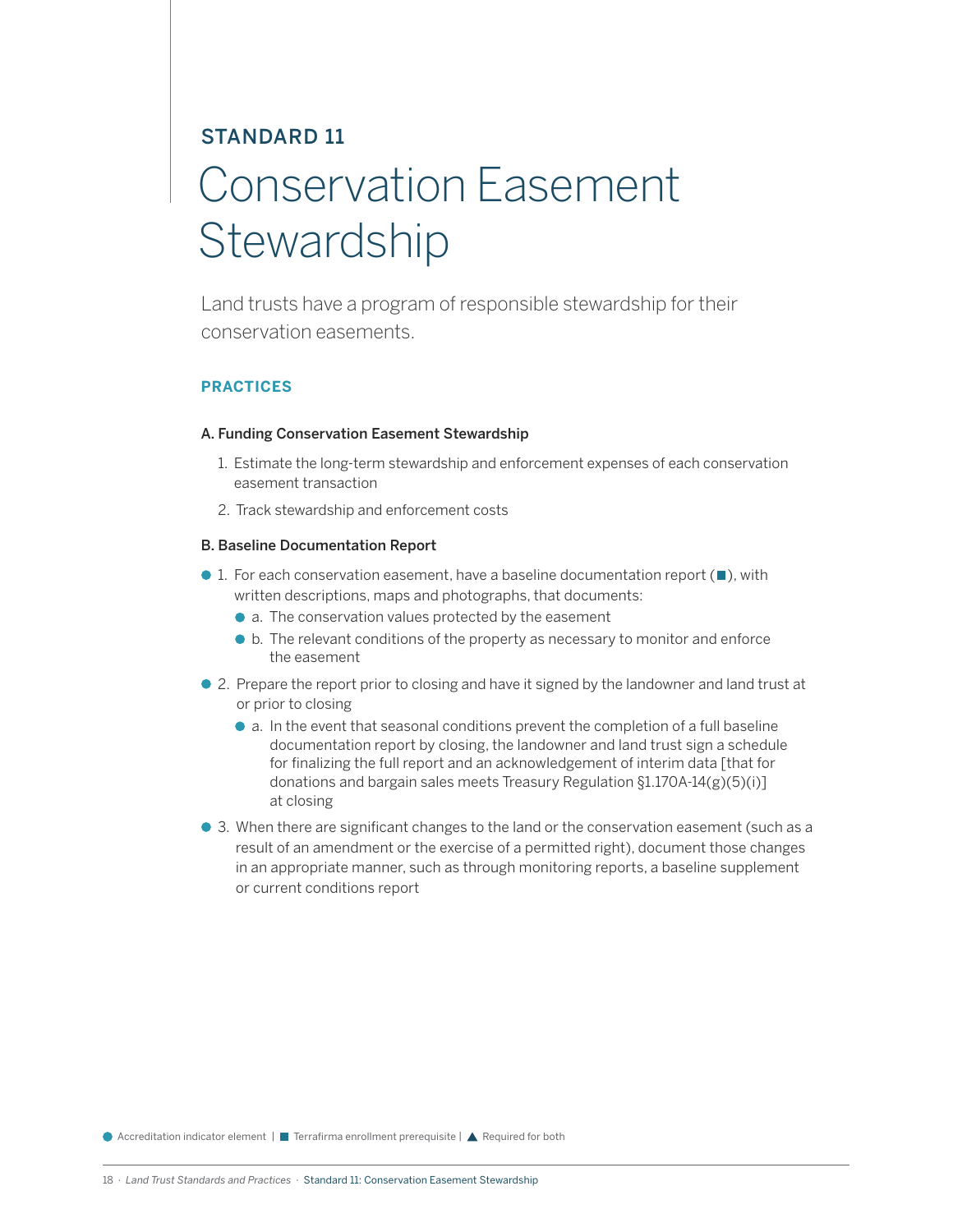#### C. Conservation Easement Monitoring

- 1. Adopt a written policy and/or procedure for monitoring conservation easements that establishes consistent monitoring protocols and recordkeeping procedures
- ▲ 2. Monitor each conservation easement property at least once per calendar year
	- ▲ a. If the land trust uses aerial monitoring, conduct on-the-ground monitoring at least once every five years
	- ▲ b. Promptly document the annual monitoring activities for each conservation easement

#### D. Landowner Relationships

- 1. Maintain regular contact with owners of conservation easement properties to maintain relationships and avoid potential easement conflicts
- 2. Establish systems to track changes in land ownership
- 3. When the property changes hands, attempt to meet with the new owner or property manager and provide information in writing about the conservation easement and the land trust's stewardship policies and procedures

#### E. Conservation Easement Enforcement

- 1. Adopt a written policy and develop written procedures for documenting and responding to potential conservation easement violations
- 2. Investigate potential violations in a timely manner and promptly document all actions taken
	- 3. Involve legal counsel as appropriate to the severity of the violation and the nature of the proposed resolution

#### F. Approvals and Permitted Rights

- 1. Respond to landowner required notices or requests for interpretation or approvals in a timely and consistent manner, as specified in the conservation easement deed or in a written procedure
- 2. Establish written procedures to guide the land trust's decision-making if using discretionary approvals or if conservation easement deeds contain such clauses
- 3. Maintain a permanent record of all notices, approvals, denials, interpretations and the exercise of any significant permitted rights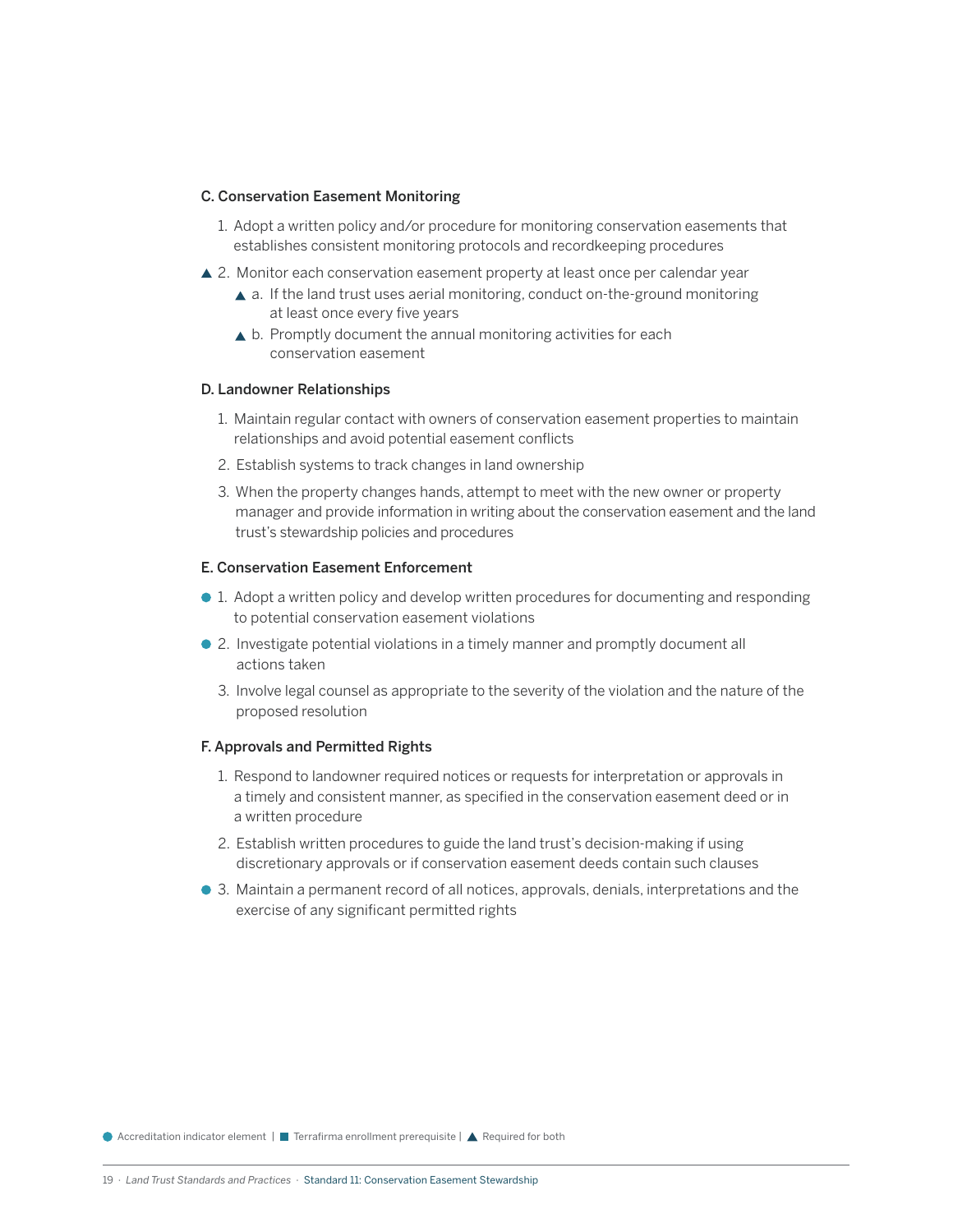#### G. Contingency Strategy

1. Take reasonable steps to provide for the disposition of conservation easements in the event the land trust ceases to exist or can no longer steward and administer them

#### H. Amendments

- 1. Adopt and follow a written policy or procedure addressing conservation easement amendments that is consistent with the Land Trust Alliance Amendment Principles
	- 2. Evaluate all conservation easement amendment proposals with due diligence sufficient to satisfy the Amendment Principles
	- 3. If an amendment is used to adjust conservation easement boundaries (such as to remedy disputes or encroachment) and results in a *de minimis* extinguishment, document how the land trust's actions address the terms of J.1. below

#### I. Condemnation

- 1. If a conservation easement is threatened with condemnation,
	- a. Take steps to avoid or mitigate harm to conservation values and document the actions taken
	- b. Have or obtain appropriate documentation of the percentage of the full value of the property represented by the conservation easement
	- c. Document the land trust's attempts to receive its proportional share of the proceeds and use any proceeds in a manner consistent with the conservation easement deed

#### J. Partial or Full Extinguishment

- 1. In the rare case that it is necessary to extinguish a conservation easement, in whole or in part,
	- a. Follow the terms of the conservation easement with respect to taking appropriate action, and obtain judicial or regulatory review when required by law or specified in the easement deed
	- b. Ensure there is no private inurement or impermissible private benefit
	- c. Take steps to avoid or mitigate harm to conservation values and/or use any proceeds in a manner consistent with the conservation easement deed
	- d. Consider the land trust's actions in the context of its reputation and the impact on the land conservation community at large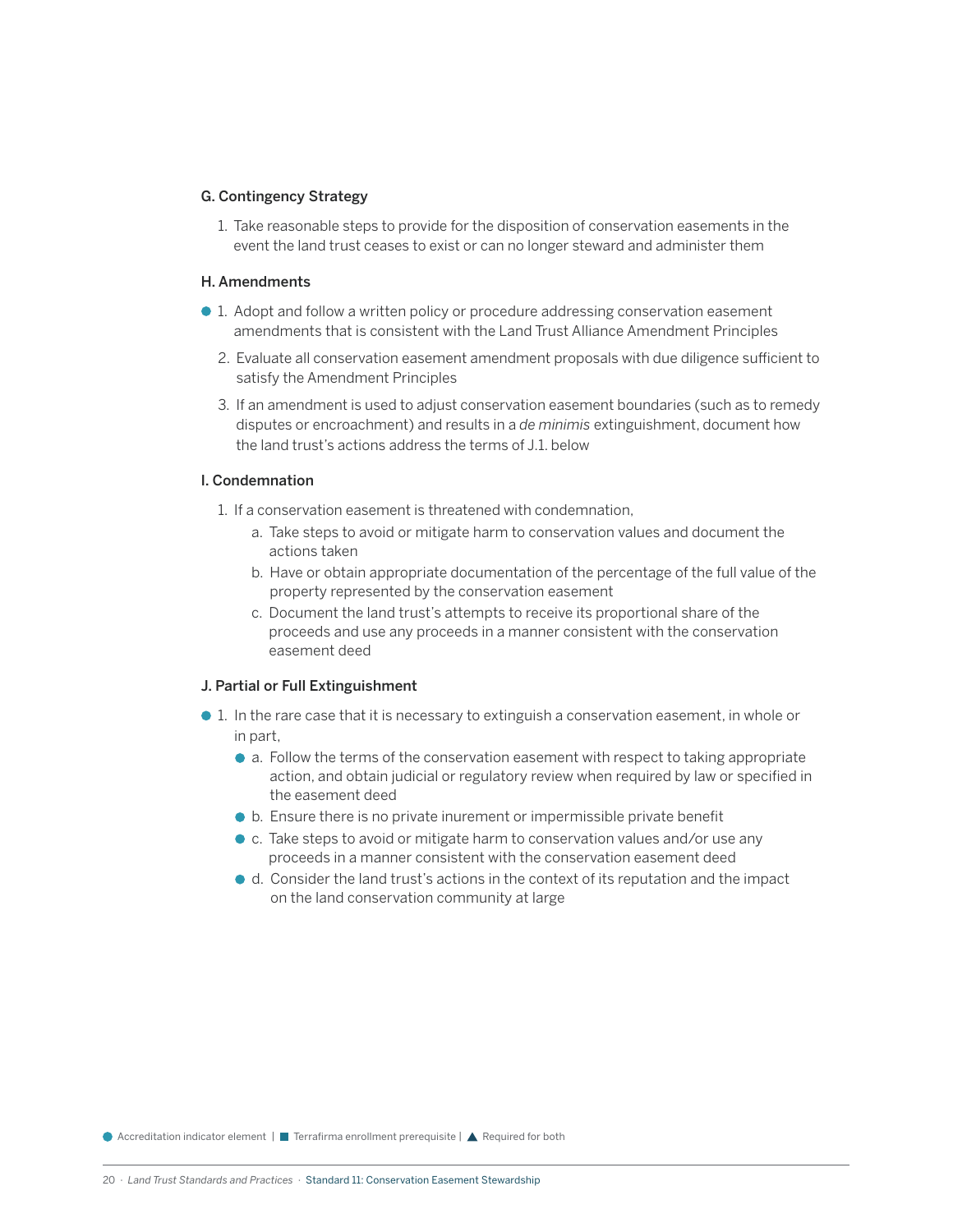### STANDARD 12 Fee Land Stewardship

Land trusts have a program of responsible stewardship for the land held in fee for conservation purposes.

#### **PRACTICES**

#### A. Funding Land Stewardship

- 1. Determine the immediate financial and management implications of each conservation property acquisition and estimate the long-term implications
- 2. Anticipate and track costs associated with long-term land management, stewardship and enforcement of conservation properties

#### B. Land Management and Stewardship

- $\bullet$  1. Develop a written land management plan for each conservation property ( $\blacksquare$ ) within 12 months after acquiring the land to:
	- a. Identify the property's conservation values, including any significant cultural and natural features or those that have significant community value
	- b. Identify the overall management goals for the property
	- c. Identify activities to achieve the goals and to reduce any risks or threats to the conservation values
	- d. Specify the uses that are appropriate for the property, in keeping with the property's conservation values, any restrictions and donor or funder requirements
		- i. Provide public access opportunities as appropriate to the property and the land trust's mission
	- 2. Manage each conservation property in accordance with its management plan, and review and update the plan as necessary
	- 3. Perform administrative duties (such as paying insurance, filing required forms, keeping records) in a timely and responsible manner
	- 4. Maintain the property in a manner that retains the land trust's public credibility, manages community expectations and minimizes risk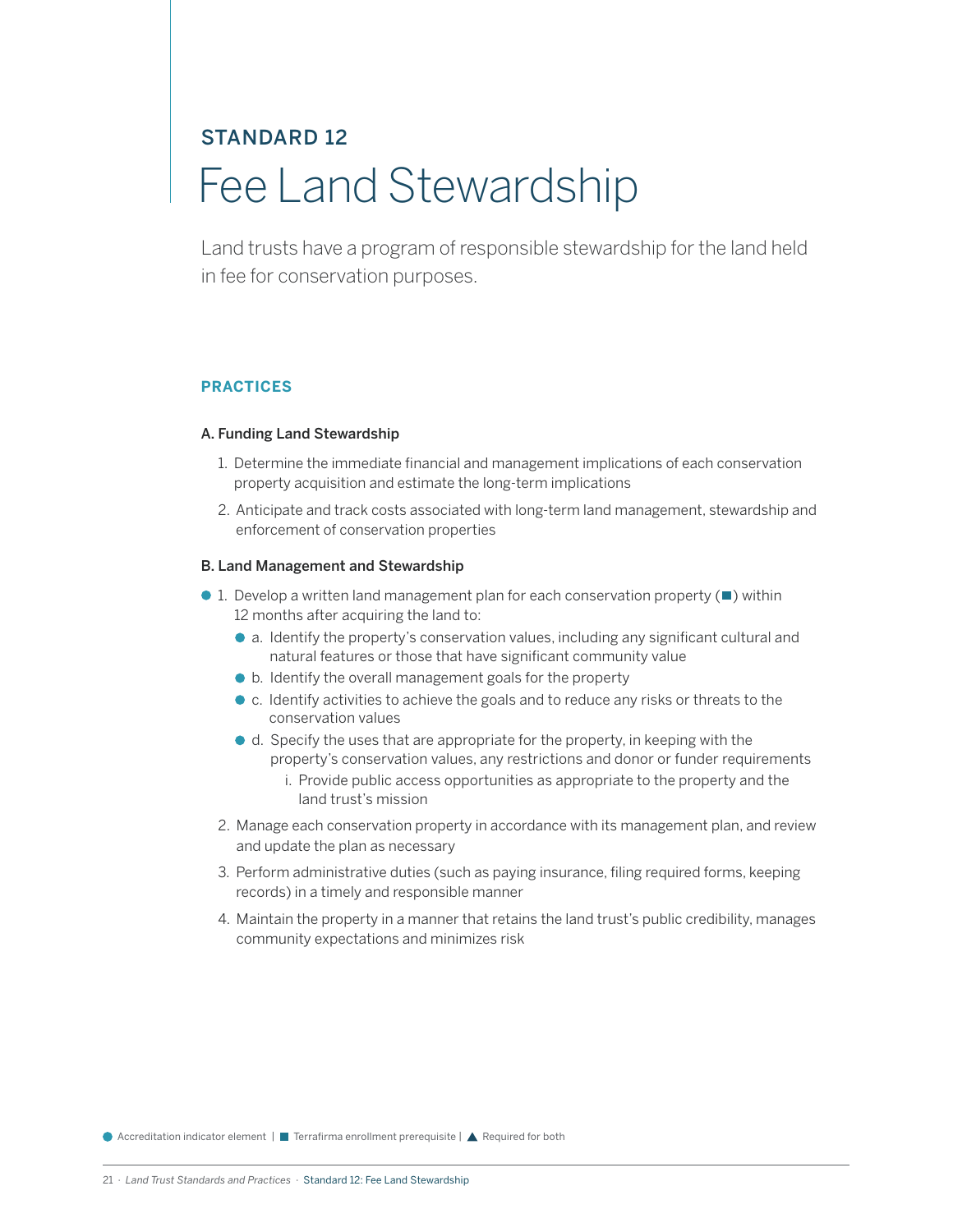#### C. Inspecting Land Trust Properties

- 1. Determine the boundaries of land trust properties and physically mark them to the extent possible or necessary
- 2. Inspect properties at least once per calendar year for potential management problems and promptly document the inspection
- 3. Address management problems, including encroachments, trespass and other ownership challenges, in an appropriate and timely manner and document the actions taken

#### D. Contingency Strategy

1. Take reasonable steps to provide for the continuing protection of conservation properties in the event the land trust ceases to exist or can no longer own or manage them

#### E. Condemnation

1. If a conservation property is threatened with condemnation, take steps to avoid or mitigate harm to conservation values and document the actions taken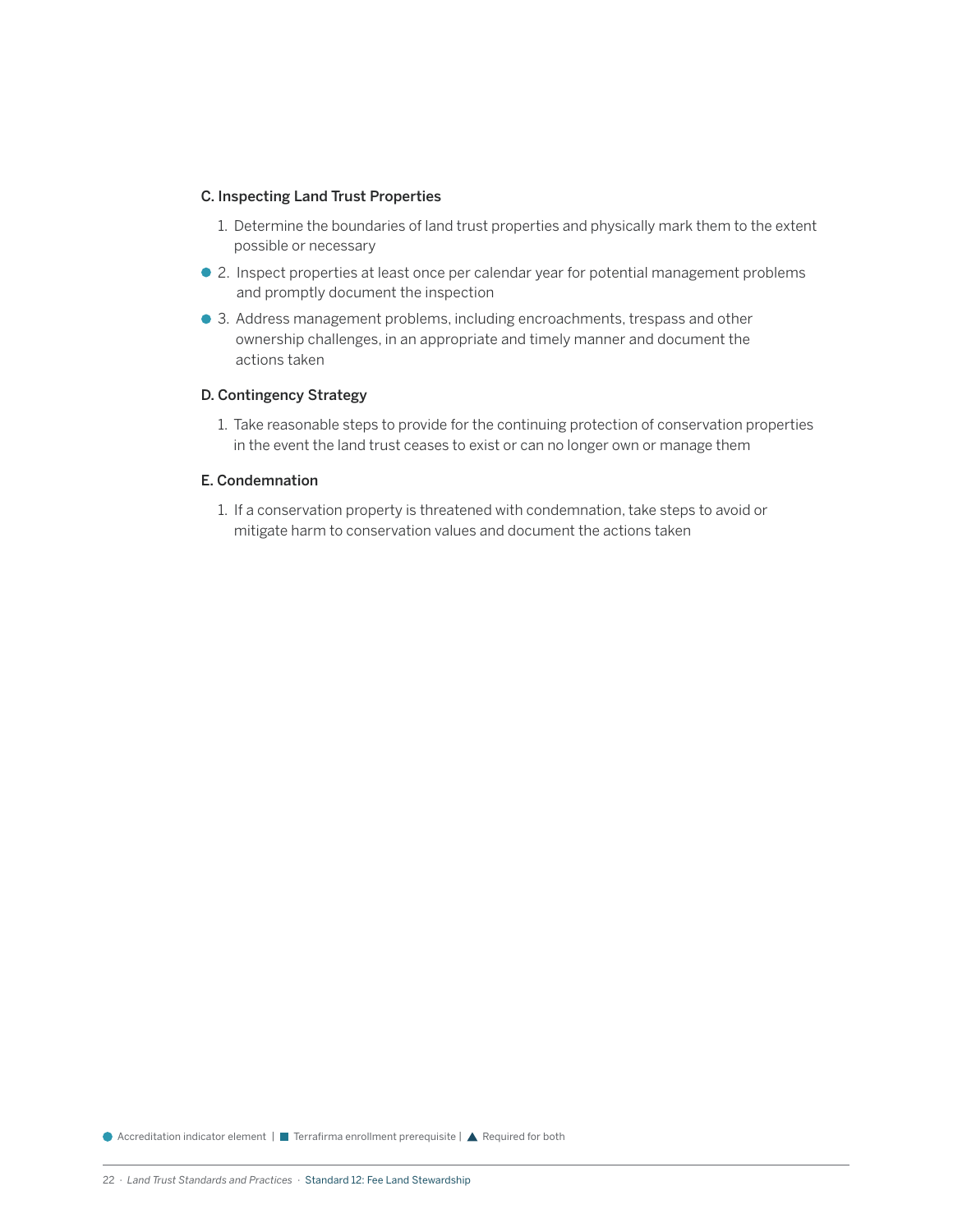### DEFINITIONS OF KEY TERMS

Amendment Principles: An amendment should meet all of the following: (1) clearly serve the public interest and be consistent with the land trust's mission; (2) comply with all applicable federal, state and local laws; (3) not jeopardize the land trust's tax-exempt status or status as a charitable organization under federal law; (4) not result in private inurement or confer impermissible private benefit; (5) be consistent with the conservation purpose(s) and intent of the easement; (6) be consistent with the documented intent of the donor, grantor and any funding source; and (7) have a net beneficial or neutral effect on the relevant conservation values protected by the easement.

**Capacity:** The ability to perform all the actions required to acquire and manage conservation land and manage other programs by having adequate human and financial resources and organizational systems in place.

**Conflict of interest:** A conflict of interest arises when a person in a position of authority in an organization, such as a director, officer, manager or other "insider," is in a position, or perceived to be in a position, to be able to benefit personally (or to create a benefit to a family member or other organization with which he or she is associated) from a decision he or she could make.

**Conservation values:** The key values on a site that are the focus of protection efforts. Important conservation values are determined during property evaluation and project planning.

Form 990: Most tax-exempt organizations are required to file an annual return with the IRS. Which form of the Form 990 (Form 990-N, Form 990-EZ or full Form 990) a land trust must file depends on its financial activities.

GAAP: The Federal Accounting Standards Board (FASB) issues Generally Accepted Accounting Principles (GAAP). FASB's guidance for nonprofit organizations can be found in ASU 2016-14, Not-for-Profit Entities (Topic 958): "Presentation of Financial Statements of Not-for-Profit Entities."

Impermissible private benefit: Occurs when a tax-exempt organization provides more than an "incidental" benefit to a non-insider.

Independent appraisal: An independent appraisal prepared in compliance with the Uniform Standards of Professional Appraisal Practice by a state-licensed or state-certified appraiser who has verifiable conservation easement or conservation real estate experience.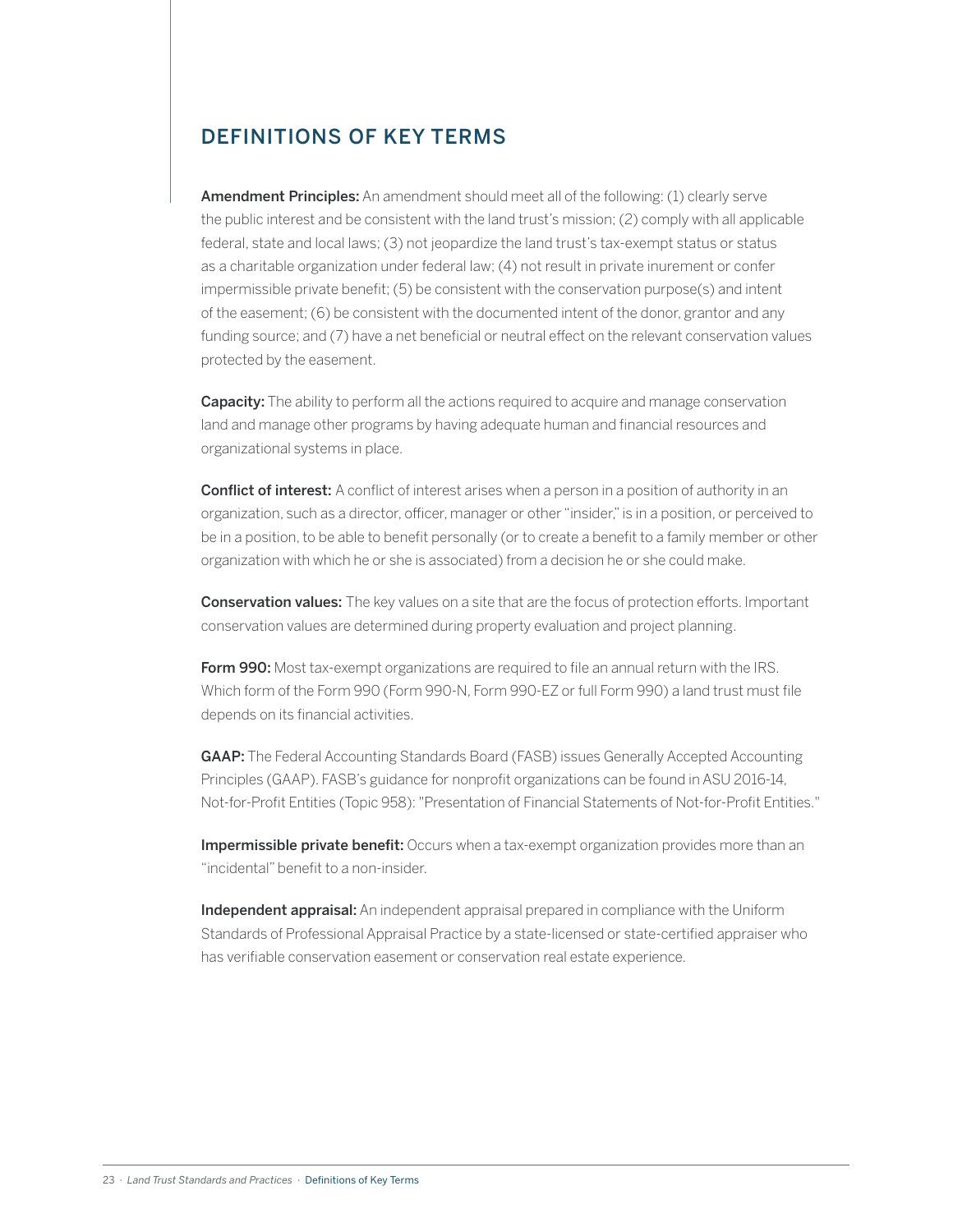Independent board member: Per the Independent Sector, independent members should not: (1) be compensated by the organization as employees or independent contractors; (2) have their compensation determined by individuals who are compensated by the organization; (3) receive, directly or indirectly, material financial benefits from the organization except as a member of the charitable class served by the organization; or (4) be related to anyone described above (as a spouse, sibling, parent or child) or reside with any person so described.

Insiders: Board and staff members, substantial contributors, parties related to the above, those who have an ability to influence decisions of the organization and those with access to information not available to the general public. The IRS generally considers "insiders" or disqualified persons under IRC Section 4958 to be persons who, at any time during the five-year period ending on the date of the transaction in question, were in a position to exercise substantial influence over the affairs of the organization. "Insiders" generally include: board members, key staff, substantial contributors [see IRC Section 507(d)(2)], parties related to the above and 35-percent controlled entities. While these are strict definitions within the tax code, land trusts are advised to take an even more proactive approach to the potential damage that conflicts of interest may cause an organization and also include in the definition of "insiders" all staff members and those with access to information not available to the general public (such as certain volunteers). Related parties is defined by the IRS to include spouse, brothers and sisters, spouses of brothers and sisters, ancestors, children, grandchildren, great-grandchildren and spouses of children, grandchildren and great-grandchildren.

IRC: Internal Revenue Code.

Land trust: A nonprofit organization that, as all or part of its mission, actively works to conserve land by acquiring land or conservation easements (or assisting with their acquisition) and/or stewarding/managing land or conservation easements.

Letter of opinion: A written estimation of a property's value, most often prepared by a qualified real estate professional. A letter of opinion may be used instead of an independent appraisal prepared by a qualified appraiser when the economic value of the property is so low as to negate concerns about private inurement or private benefit, when a full appraisal is not feasible before a public auction or when the amount paid is significantly below the market value of the property. (A letter of opinion is not sufficient in the case of transactions with insiders.) An appraiser may call this document a Restricted Use Appraisal Report.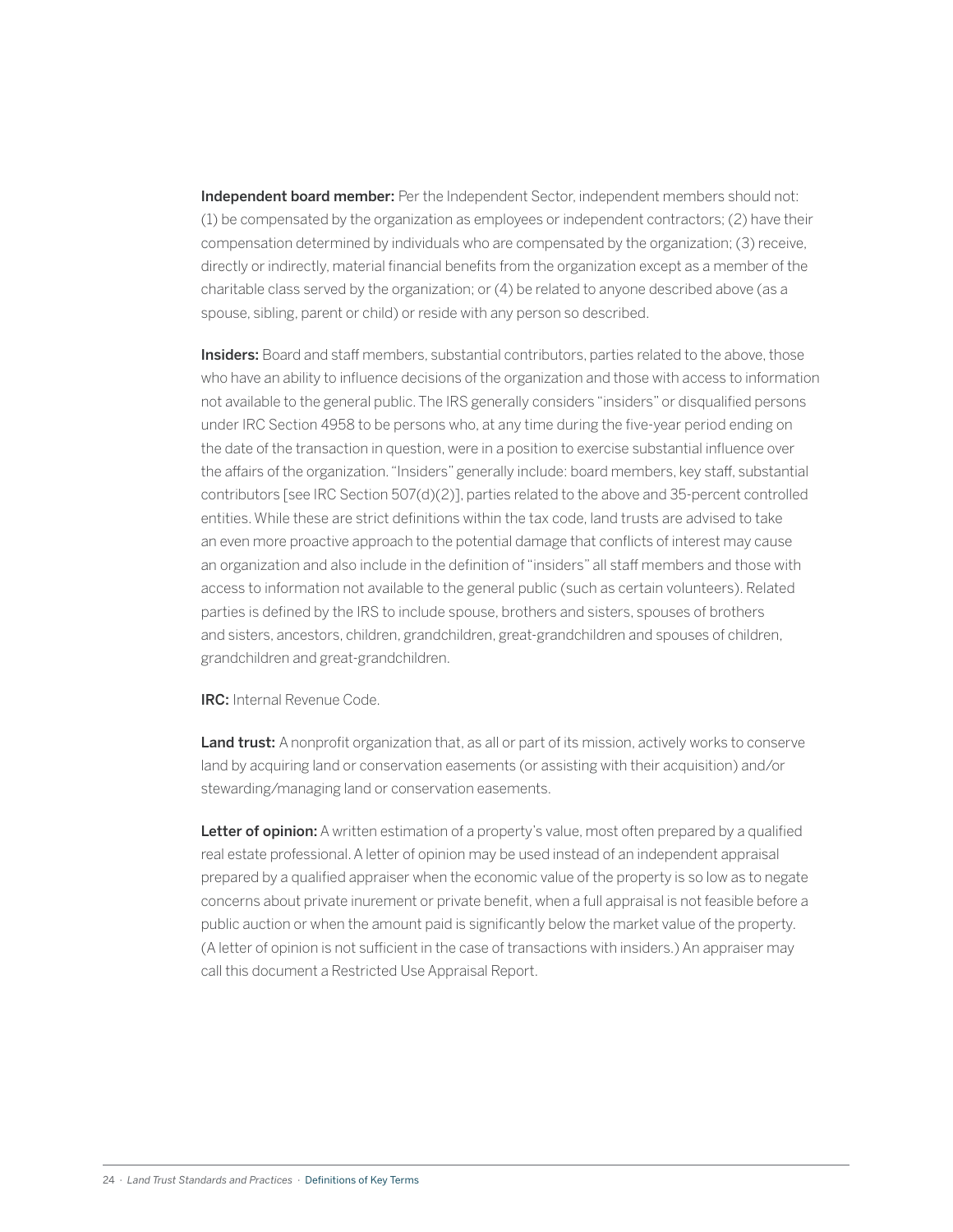**OCBOA:** Other Comprehensive Basis of Accounting is the term used for a comprehensive basis of accounting other than generally accepted accounting principles (GAAP).

Pass-through entity: Pass-through entities include sole proprietorships, partnerships, LLCs and S corporations. Unlike traditional C corporations, pass-through entities do not pay income tax. Instead, income, losses and deductions pass through to the shareholders in proportion to their ownership interest. For purposes of the Standards, sole proprietorships consisting by definition of only one person are not included in this definition.

**Phase I assessment:** A formal investigation conducted by a qualified environmental consultant or engineer into the presence or absence of hazardous materials on or near a property that satisfies the "all appropriate inquiries" rule of the Environmental Protection Agency.

Policy: A written, board-adopted document specifying a course of action to guide and determine present and future decisions.

**Private inurement:** When the net earnings of a tax-exempt organization come to the benefit of any private shareholder or individual. Federal tax-exempt law requires that "no part of . . . [a tax-exempt organization's] net earnings [may] inure to the benefit of any private shareholder or individual." An action in which a person who is an "insider" to the tax-exempt organization, such as a director or an officer, derives a benefit from the organization without giving something of at least equal value in return. The IRS prohibition on inurement is absolute. The IRS also imposes penalties on directors, officers, key employees and other insiders who engage in transactions that confer an excess benefit on the individual ("excess benefit transactions").

Tax Shelter Advisory: Refers to the advisory first issued by the Land Trust Alliance in 2015 on tax shelters using conservation for potentially abusive federal income tax deductions. The Advisory includes recommendations to maintain public confidence and cautionary measures land trusts should take to avoid tax shelter transactions. [www.lta.org/tax-shelter-advisory](http://www.lta.org/tax-shelter-advisory)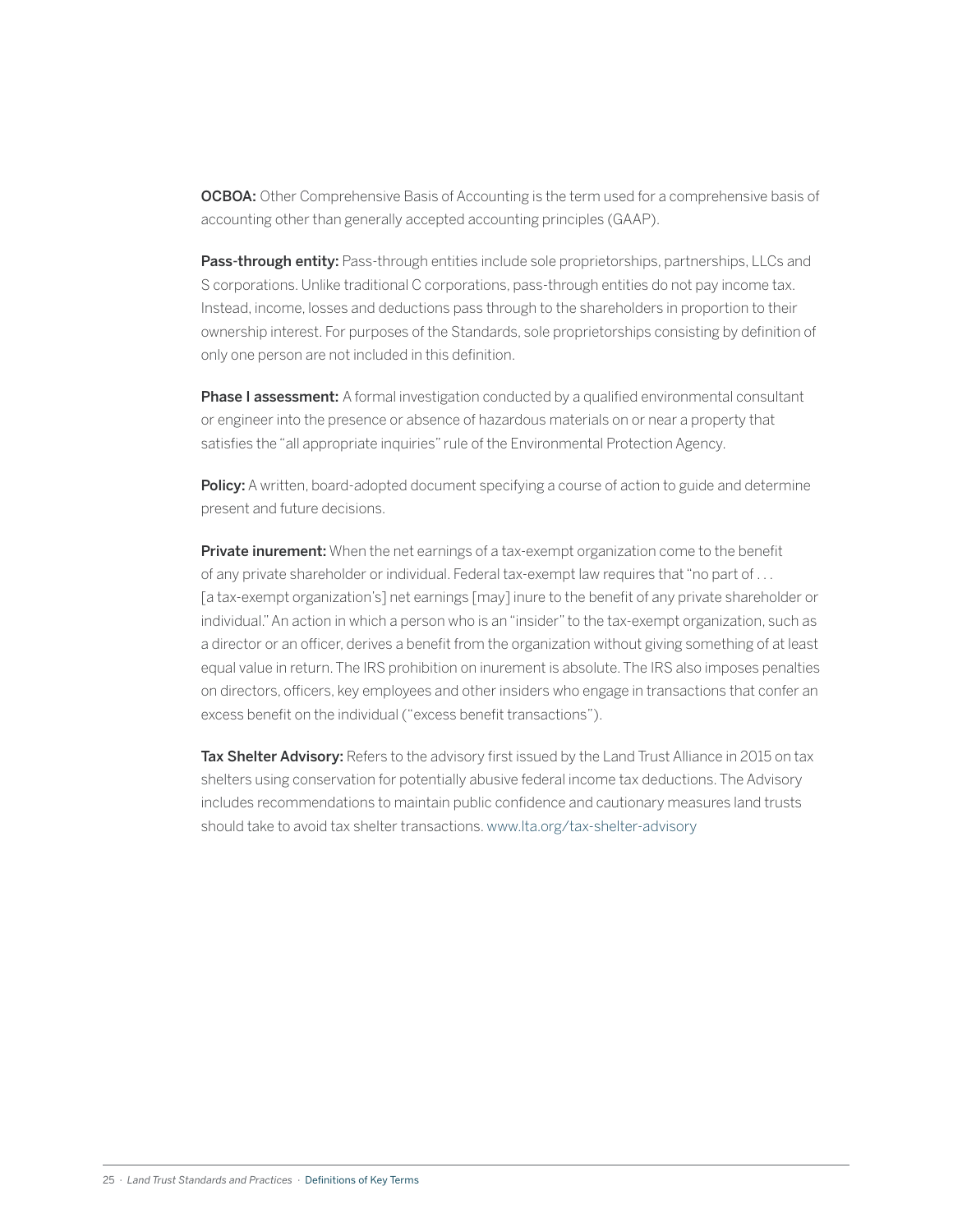### ACKNOWLEDGEMENTS

The Land Trust Alliance extends its sincere appreciation to the members of the 2017 Standards Advisory Team and Core Team and to the hundreds of land conservationists across the country who participated in the development of the 2017 revisions. The Land Trust Alliance also gratefully acknowledges the individuals involved in establishing the Standards in 1989 and revising them in 1993, 2001 and 2004.

#### Standards Advisory Team

- Jane Calvin, Executive Director, Lowell Parks & Conservation Trust\* (MA)
- Dan Cline, Attorney, Conservancy Law PLC (MI) and Land Trust Accreditation Commissioner
- Paul Doscher, Board Chair, Piscataquog Land Conservancy (NH)
- Ann Johnston, Land Acquisition Program Manager, Sonoma Land Trust<sup>\*</sup> (CA)
- Andy Loza, Executive Director, Pennsylvania Land Trust Association
- Connie Manes, Executive Director, Kent Land Trust\* (CT) and Land Trust Alliance Circuit Rider
- Ginny Moore, Attorney, GKM Consulting LLC, (KS) and Midwest Field Representative, The Conservation Fund\*
- George Olsen, Board President, Montana Land Reliance\* and Board Member, Land Trust Alliance
- Emily Parish, Vice President of Conservation, Land Trust for Tennessee\*
- $\cdot$  Melanie Pavlas, Executive Director, Pines and Prairies Land Trust\* (TX)
- $\cdot$  Harry Pollack, General Counsel, Save the Redwoods League\* (CA)
- Rick Remington, Conservation Director, West Wisconsin Land Trust\*
- Katrina Shindledecker, Director of Land Conservation, Hudson Highlands Land Trust\* (NY)
- Shane Wellendorf, Conservation Coordinator, Tall Timbers Research Station and Land Conservancy\* (FL)

*\** Accredited land trust

#### Standards Core Team

- Sylvia Bates, Director of Standards and Educational Services, Land Trust Alliance
- Melissa Kalvestrand, Associate Director for Reviews, Land Trust Accreditation Commission
- Anne Murphy, Commissioner, Land Trust Accreditation Commission
- MaryKay O'Donnell, Midwest Senior Program Manager, Land Trust Alliance
- Judith Stockdale, Board Member, Land Trust Alliance
- Tammara Van Ryn, Executive Director, Land Trust Accreditation Commission

The Land Trust Alliance wishes to thank all the individual, foundation and corporate supporters of *Together: A Campaign for the Land* who helped make the 2017 revisions possible.

#### Copyright © 2017 Land Trust Alliance

Land trusts may make copies of this booklet for distribution to their board and staff. Reprinting of the publication for other purposes requires permission from the Land Trust Alliance.